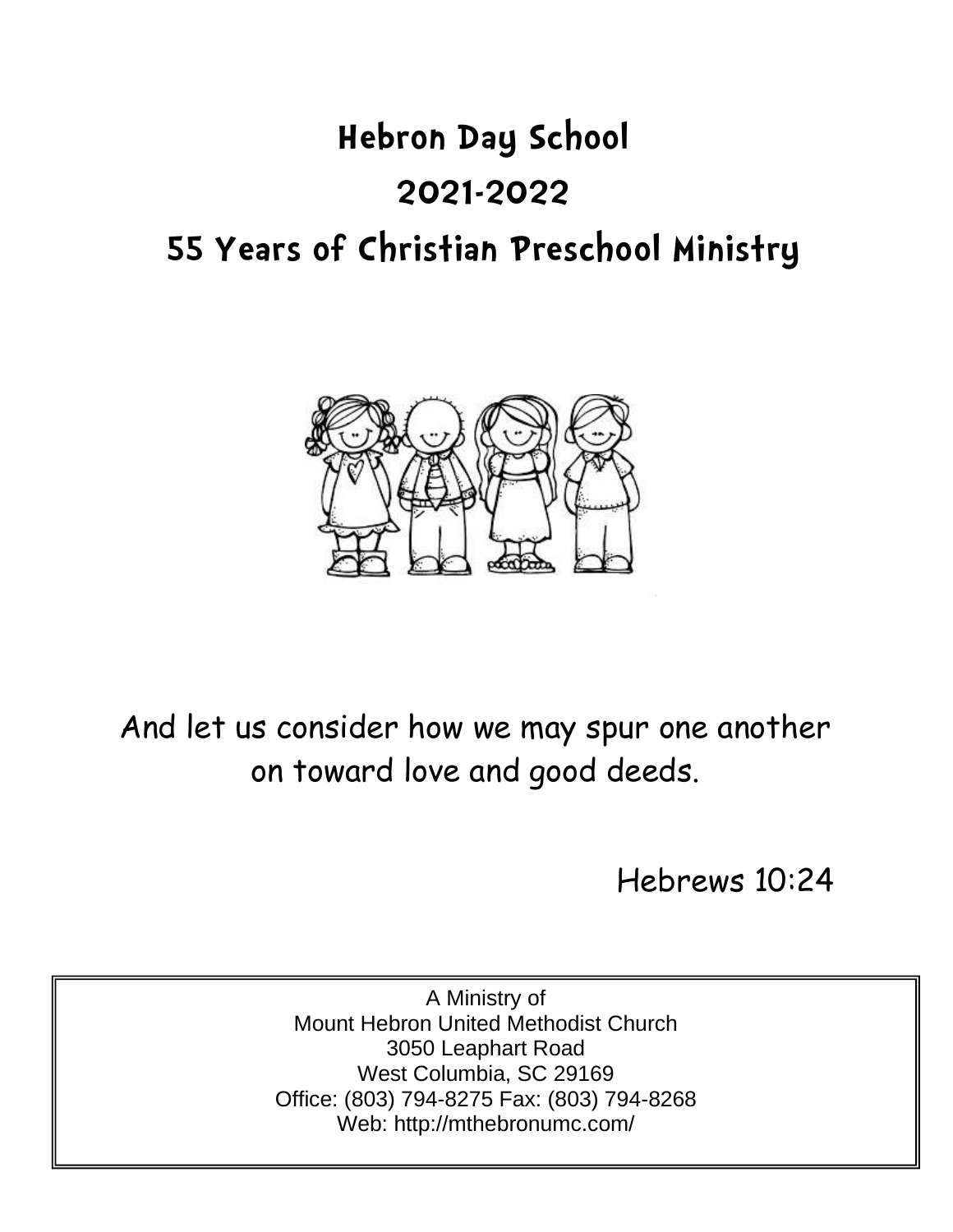## Mission Statement

**The Mission of Mt. Hebron United Methodist Church** is serving Christ for the transformation of lives.

**The Mission of Hebron Day School is** to serve the church and community by providing a preschool ministry which encourages and stimulates each child through developmentally appropriate experiences that promote positive physical, emotional, social, intellectual, and spiritual growth in a Christian environment.

## Goal for Hebron Day School Students

Hebron Day School is a ministry of Mount Hebron United Methodist Church. Our goal is to help children become healthy spiritually, physically, emotionally, socially, and intellectually.

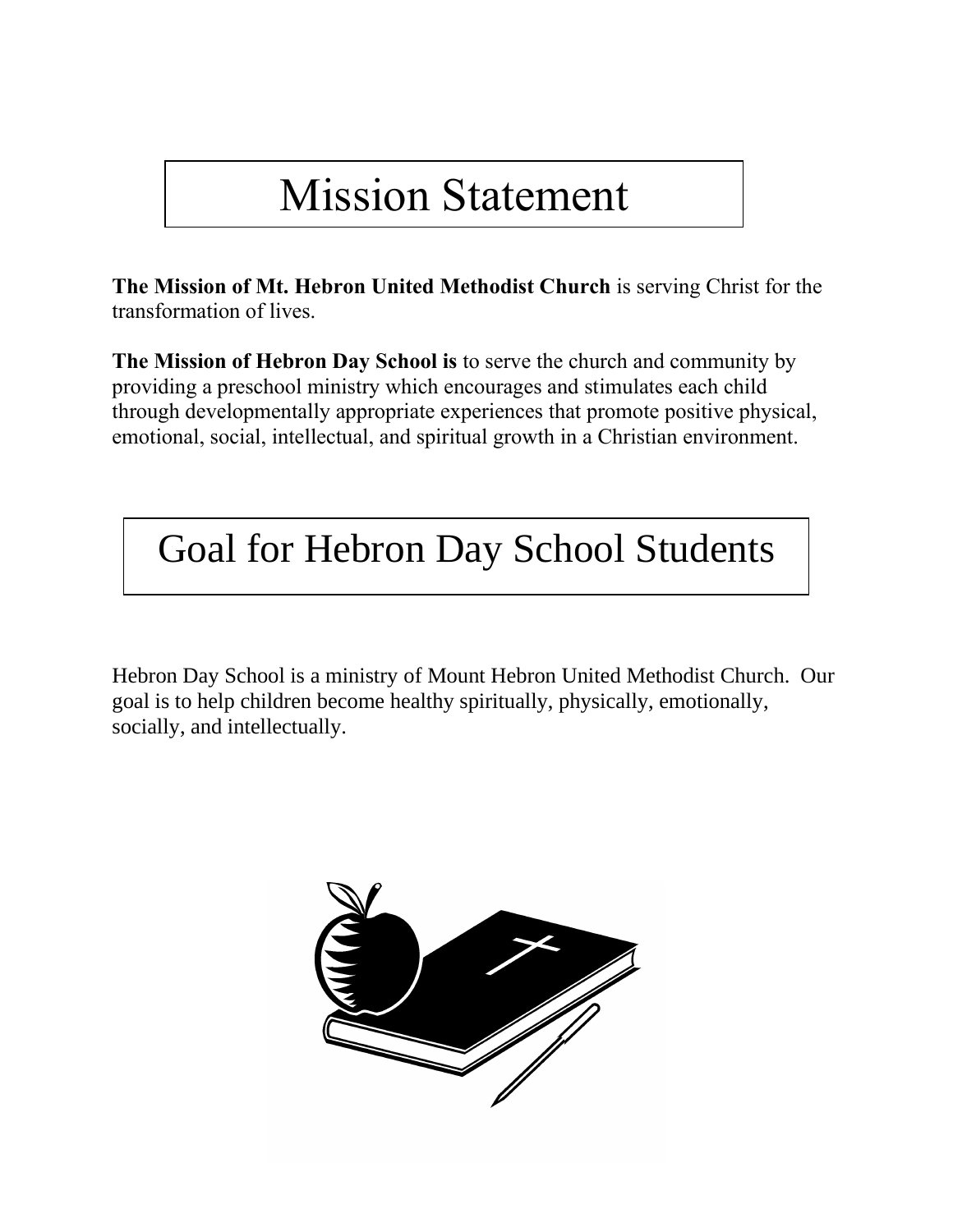Dear Parents,

Welcome to Hebron Day School 2021 - 2022. We are thrilled to have the opportunity to love on your child.

We want all of our students to "come to Jesus" while at HDS. This will look like singing songs of praise and worship, learning Bible history about His life, and serving others in His name. We will also impart to the children how much God loves them.

This handbook is designed to share with you important information you need regarding policies and procedures of the Day School. Please read this information carefully. If you ever have any questions or concerns, our door is always open to you. We are here for your child.

Sincerely,

Jodie Smith **Director** 

> During the 2021-2022 school year the Hebron Day School Covid Policy will over ride any policy of the Parent Handbook should it become necessary.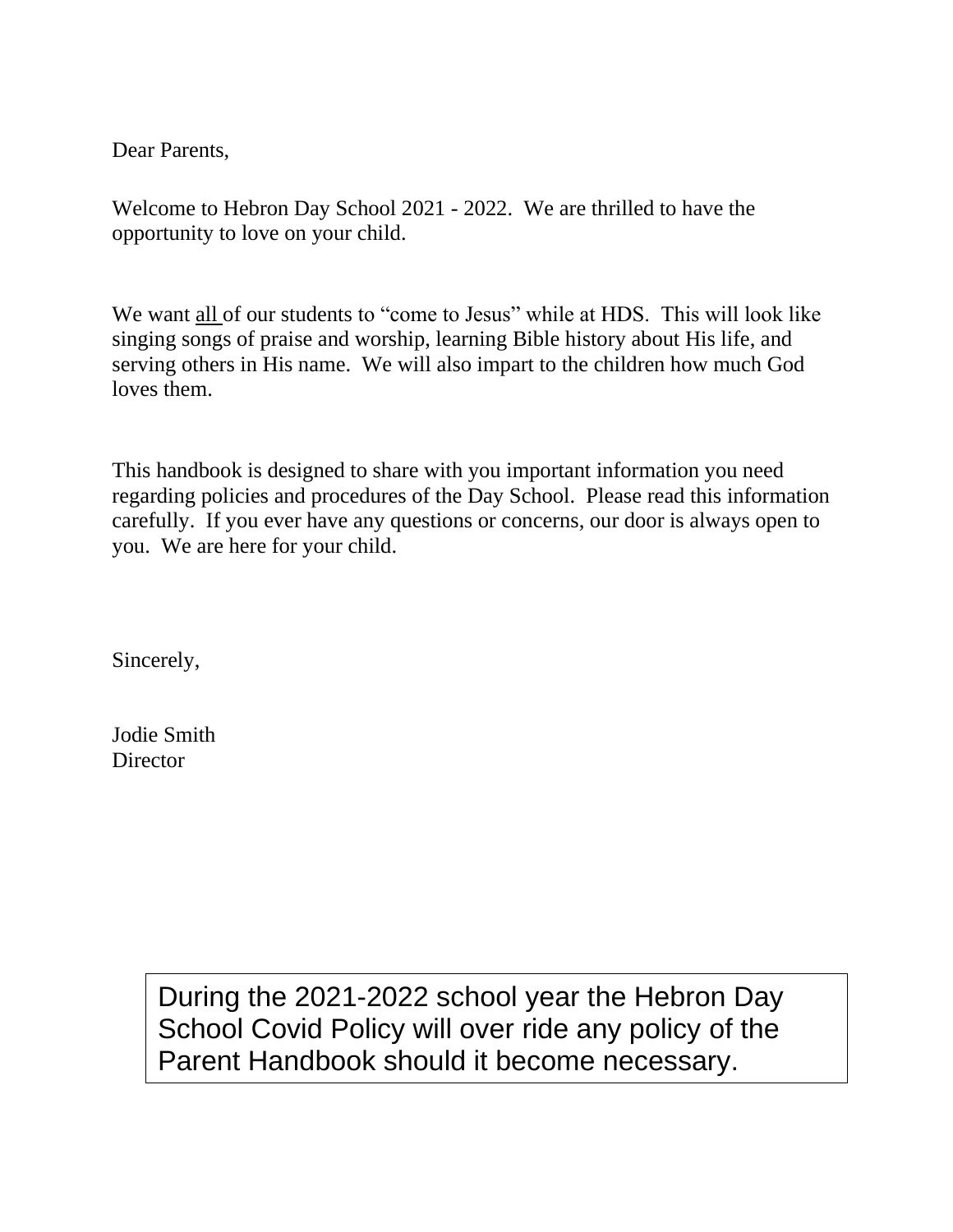## **DAY SCHOOL COMMITTEE**

## **A MINISTRY OF MOUNT HEBRON UNITED METHODIST CHURCH**

The Day School Committee is made up of seven members of Mt. Hebron United Methodist Church. The primary task of the committee is to oversee the ministry and administration of Hebron Day School. The Committee meets quarterly to discuss all matters regarding the Day School. Any time a parent has an issue they wish to bring before the committee they need to contact the chairman of the committee.

Susan Cline, Chairperson Sam Cable Jenn Dozier Taylor Gillian Amy McBride Lois Pugh Julie Welch

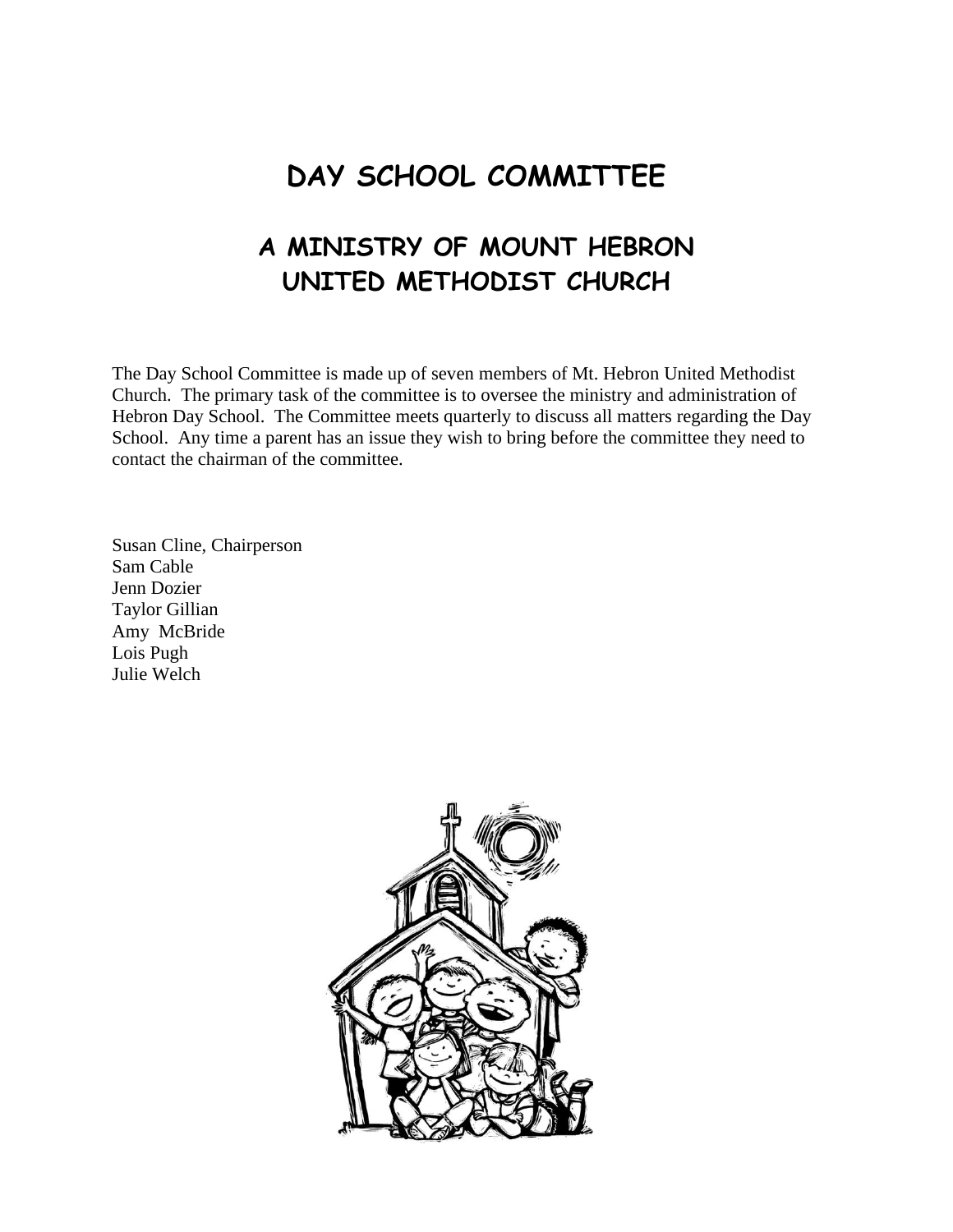## **2021-2022 Hebron Day School Staff**

#### **Administration: Director** Jodie Smith

**Assistant Director** Jackie Edwards

#### **Infants:**

Erica Peake Becky Richardson

### **Toddlers:**

Stacey Webb Nilima Joshi

#### **3 Day and 5 Day Two Year Olds** Catherine Brown Cheryl Johnson

## **5 Day Two Year Olds**

Kristen Stockton Jan Anderson

#### **3 Day Three Year Olds**

Daryl Leigh Anthony Robin Huber

### **5 Day Three Year Olds**

Lynn Nutter Sarah Bryant

Melissa Hafer Cindy Herring

### **4 Day Four Year Olds**

Mackenzie Fulmer Rachel Spiller

### **5 Day Four Year Olds**

Jessica Carroll Crystal Kelly

### **Kindergarten**

Nickie Lord Trish Cline

**Art – Class suspended until safe** Rebecca Weber

**Music – Class suspended until safe** Raime Prahst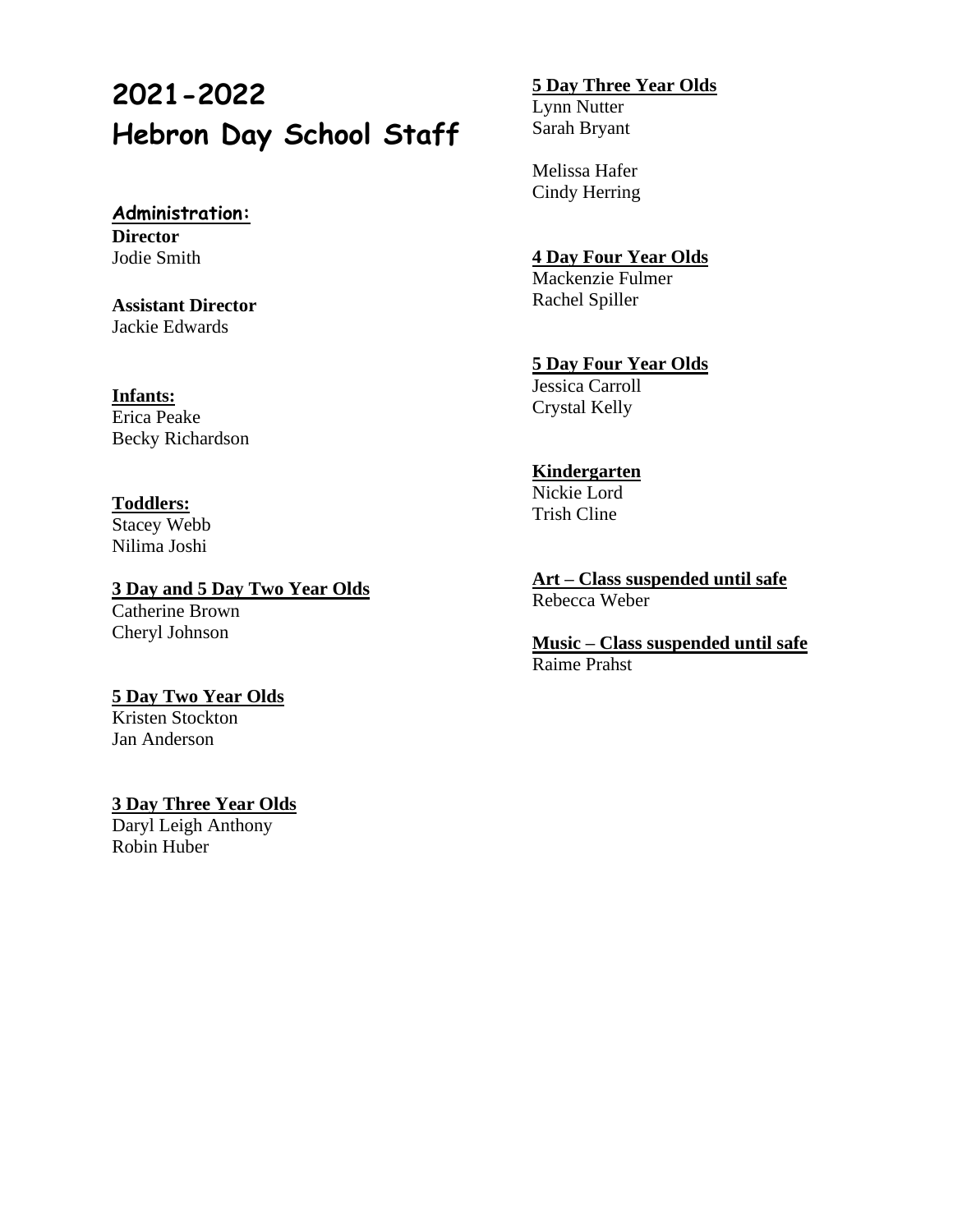## **Hebron Day School**  $2021 - 2022$

### **August**

20 Drop in for students 23 First day of school 26 HDS Spirit Day

### **September**

6 Labor Day Holiday – No School 8 Chapel 22 Chapel 23 HDS Spirit Day

### **October**

- 6 Chapel
- 20 Chapel
- 22 No School
- 26 Harvest Party
- 28 HDS Spirit Day

### **November**

- 3 Chapel
- 17 Chapel
- 23 Thanksgiving Feast 11:00
- 24-26 Thanksgiving Holidays

### **December**

- 8 Musical 4's and 5's at 9:30
- 9 Musical 2's and 3's at 9:30
- 14 Birthday Party For Jesus
- 15 Chapel Threes Christmas Story
- 17 December 31 Christmas Holidays

### **January**

- 3 Return to school
- 10 No School
- 12 Chapel
- 17 Martin Luther King Day No School
- 26 Chapel
- 27 Spirit Day

### **February**

- 3 Registration for Church Members 8 a.m. 10 a.m.
- 7 Registration for Currently Enrolled -online 8 a.m. – 10:00 a.m.

Registration for siblings of currently enrolled and grandchildren of church members 11:00 a.m. – 1:00 p.m.

- 9 Registration for Community 8 a.m.– 10 a.m.
- 10 ALL Registration paperwork dropped off 7:45 a.m. – 9:30 a.m.
- 16 Health Fair
- 21 President's Day No School
- 23 Chapel
- 24 Spirit Day
- 28 Dr Seuss Week begins

### **March**

- 1 4 Dr Seuss Week
- 9 Chapel
- 11 No School
- 23 Chapel
- 24 Spirit Day and Touch a Truck

### **April**

- 6 Chapel
- 12 He Is Risen Celebration
- 15 22 Spring Break
- 25 Return to School
- 28 Spirit Day Family Night

### **May**

- 4 Musicals, Graduation, Art Show 2's & 3's
- 5 Musicals, Graduation, Art Show 4's & 5's
- 12 Fun Day
- 19 Last Day of School

\*\*Some school events pertain only to children who are in certain age groups. Check your child's newsletter for more information about dates and events. **ALL DATES SUBJECT TO CHANGE**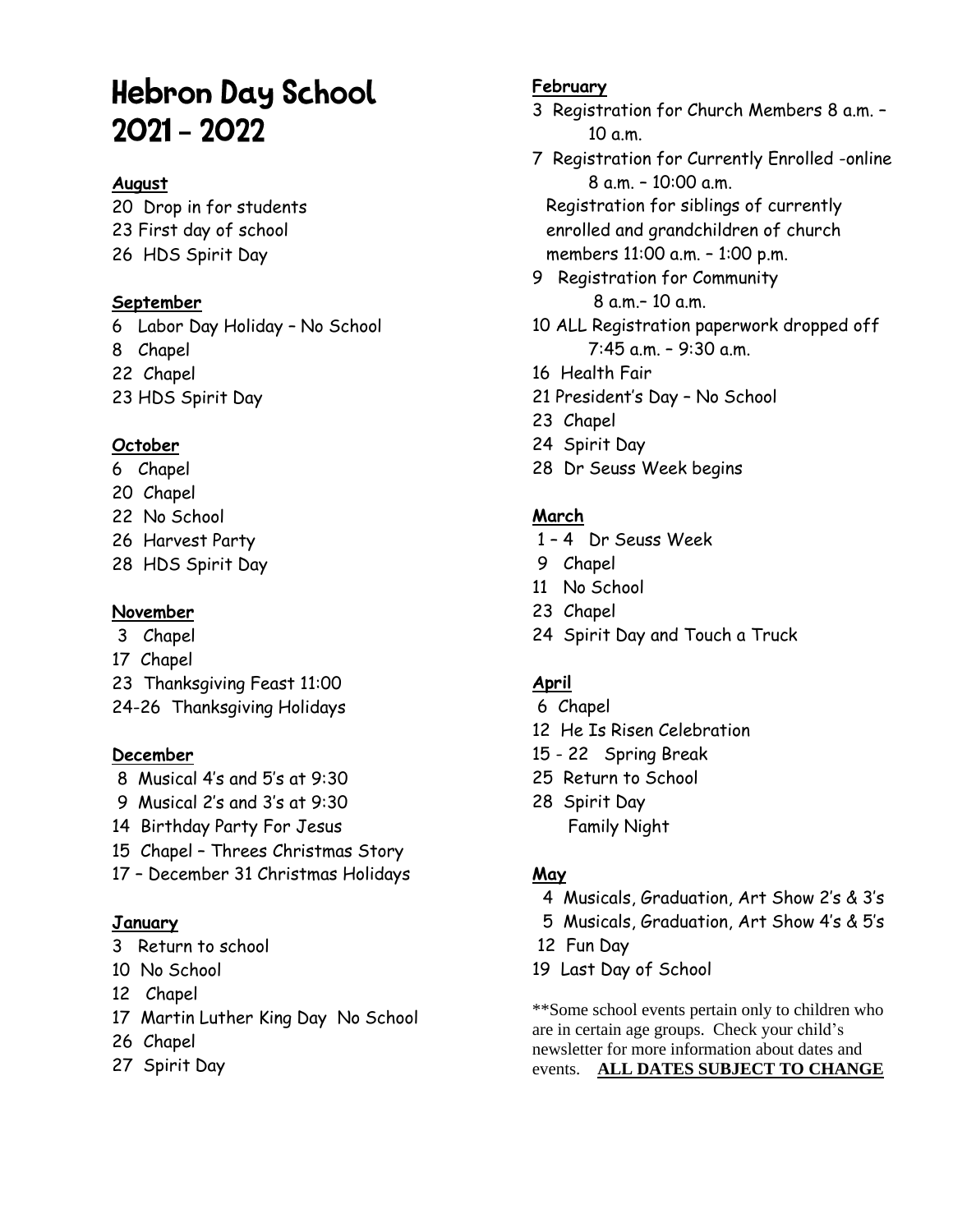## **Hours of Operation**

Infants and Toddlers Monday - Friday 9:00 a.m.  $-11:45$ 

3 Day Classes Tuesday – Thursday 9:00 a.m. – 11:45

4 Day Classes Monday – Thursday 9:00 a.m. – 11:45

5 Day Classes Monday – Friday 9:00 a.m. – 11:45

**Kindergarten** Monday – Friday  $8:15$  a.m.  $-11:45$ 



### **Early Bird Program**

Early care is offered to all students in the Day School. This requires additional registration and tuition. This registration form is separate from the registration form for Day School Classes. Care is offered beginning at 7:45 a.m. **DO NOT ARRIVE BEFORE 7:45. Teachers** will not allow students to enter rooms prior to 7:45. Please respect their time of planning for the day.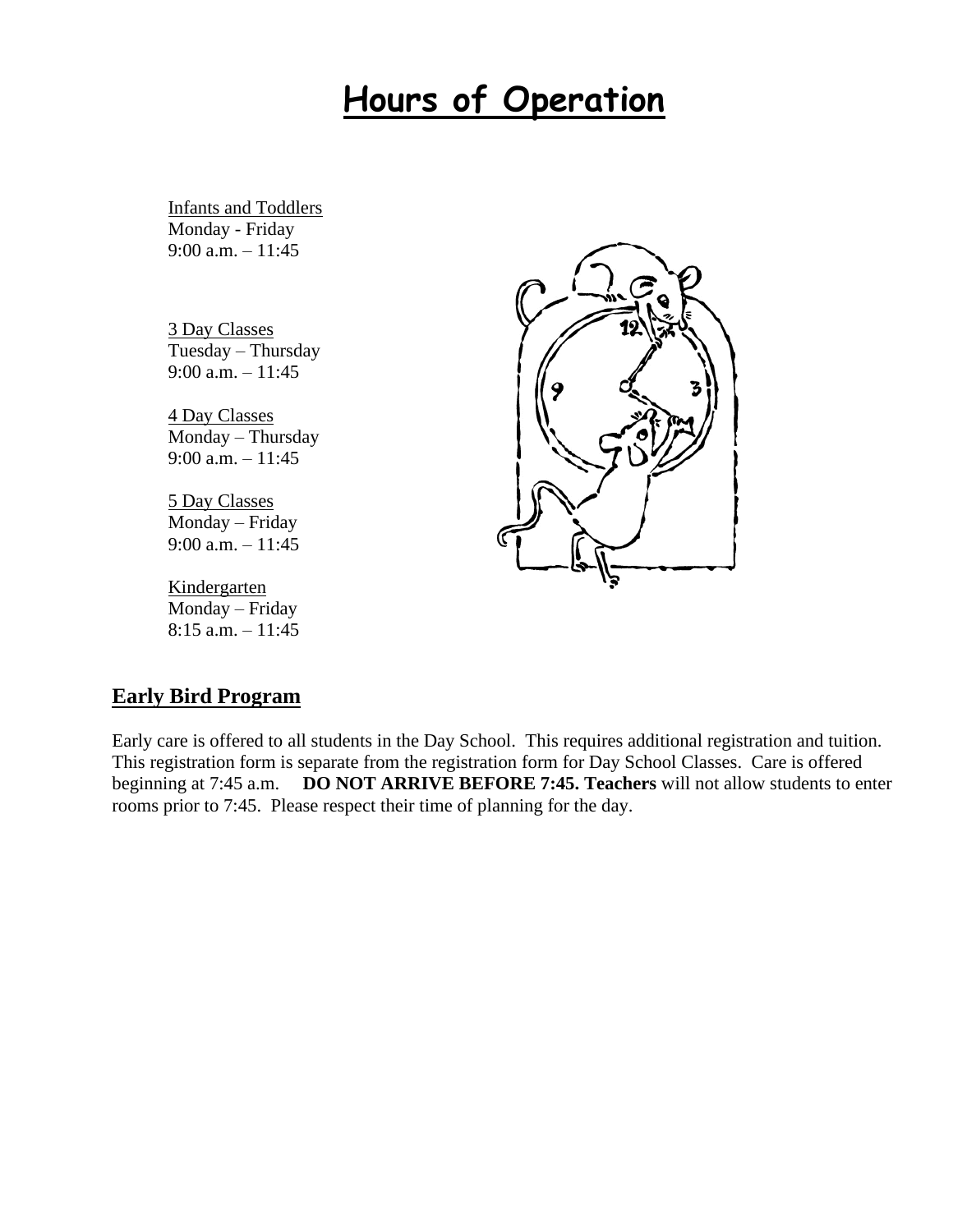

## **Dropping Off and Picking Up**

## **Dropping Off:**

## Infant, Toddlers, and their siblings

\*Car Pool is not available for children in Infants and Toddlers

\*You will need to take your child to their room

\* Quick goodbyes are the best, even if your child is crying. Do not linger. The Day School wants your child to have a positive happy experience at school. If your child continues to cry and cannot be consoled you will be called.

## Two Year Olds and above

\*\*Car pool is  $8:50 - 9:05$ 

\*Children may be dropped off beginning at 8:50 a.m. You may walk your children to the door of their room. You may not enter the classroom

\* Classes start each day at 9:00 a.m. It is important for children to be on time in order to benefit the most from their day. Late arrivals also interrupt the classroom and cause distractions for children who are already hard at work.

\*If you arrive after car pool ends at 9:05, you will need to bring your child to the front door. Please bring your security number in as well.

### Kindergarten

\*The Kindergarten class will start at 8:15. There will be a morning drop off car pool beginning at 8:05. Kindergarten students need to be in their classroom no later than 8:15. Your child is missing valuable instruction when you arrive after 8:15. Please make every effort to be on time each day.

## **Picking Up:**

### Infant, Toddlers, and their siblings

\*Remember to bring your security number tag and pick up at the classroom.

\*If you have an older sibling being picked up with an infant or toddler, they will be sitting near the Day School Office. Have your security tag visible. Another teacher will be waiting there to bring your older child to you.

### Two Year Olds and Above

Afternoon Car Pool **is a must** and will begin at 11:45 p.m. and will remain open until there are no more cars in line. After 12:00, when there are no more cars in line any child not picked up will be taken to the office and a late fee will be charged as follows for all age groups:

1 st offense - \$5  $2<sup>nd</sup>$  offense - \$10 3 rd offense - \$20 Please note a \$2 per minute fee will be added after 12:10

If late pick up becomes a problem the matter will be turned over to the Day School Committee. **It is very important to be in line at 11:55 or you will risk being charged a late fee.**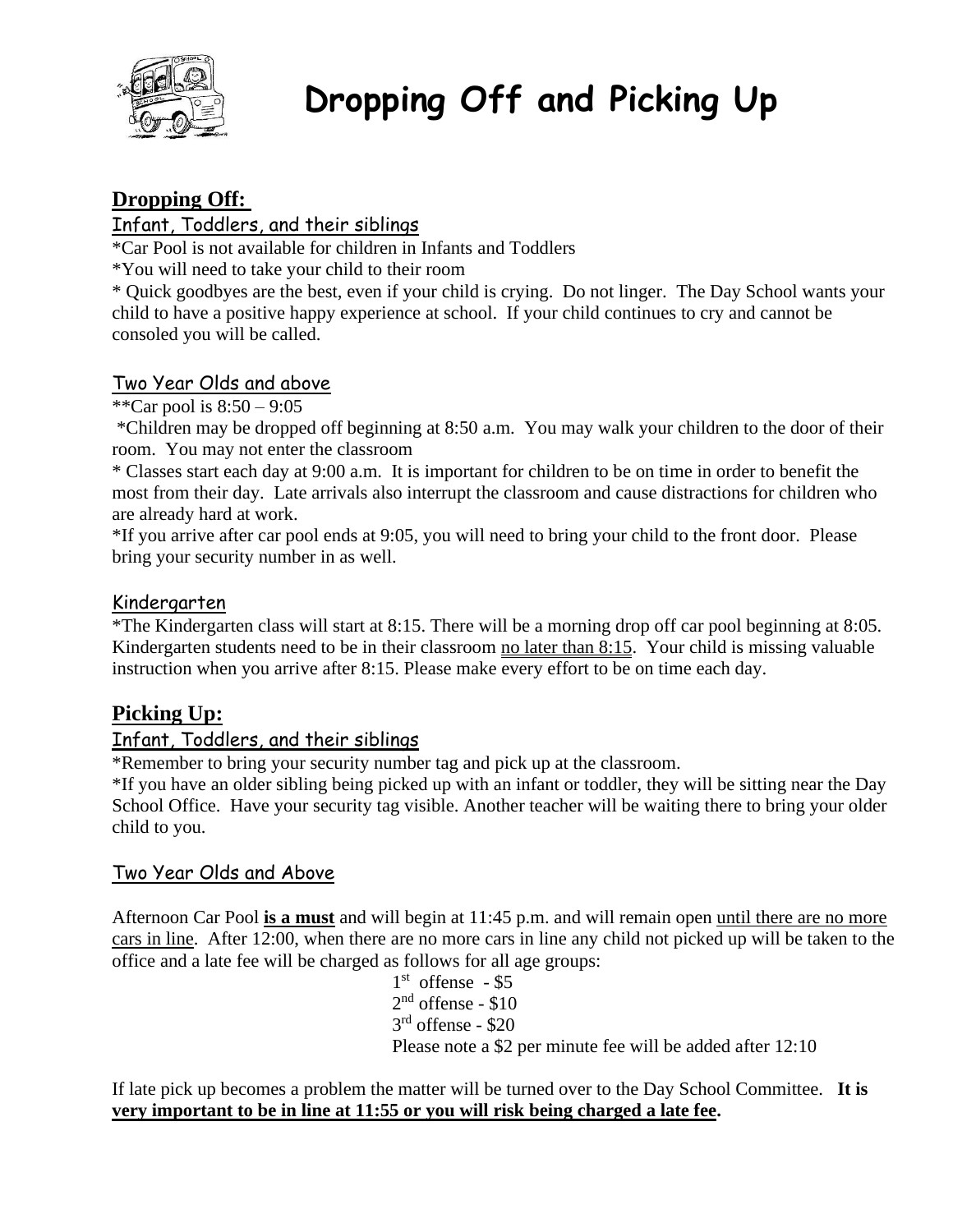## **Security Numbers**

We take security very seriously at Hebron Day School. We take every precaution to make sure no one picks up a child who does not have the authority to do so. While sometimes it may seem inconvenient to you, we will strictly enforce our security system. We would rather inconvenience you than for a child to be missing. Please understand this is for your child's safety.

ALL classes, Infants through Kindergarten, must follow the security policy of Hebron Day School.

When you pick up your child you MUST have the Security Number assigned to you. Your child will not be given to you at car pool unless you have the security number tag provided you. If you do not have your tag, you will need to come to the office and show appropriate identification before a pick-up slip will be issued. This includes early dismissal from rooms.

On your Security Number information form, you will need to list people who can pick your child up from school. If someone who is not on the list arrives to pick up your child, your child will not be released. You will be charged a late pick up fee until someone who has permission arrives. **We must have a hand- written note giving permission for someone not on your list to pick up your child. We will not accept a phone call giving permission.**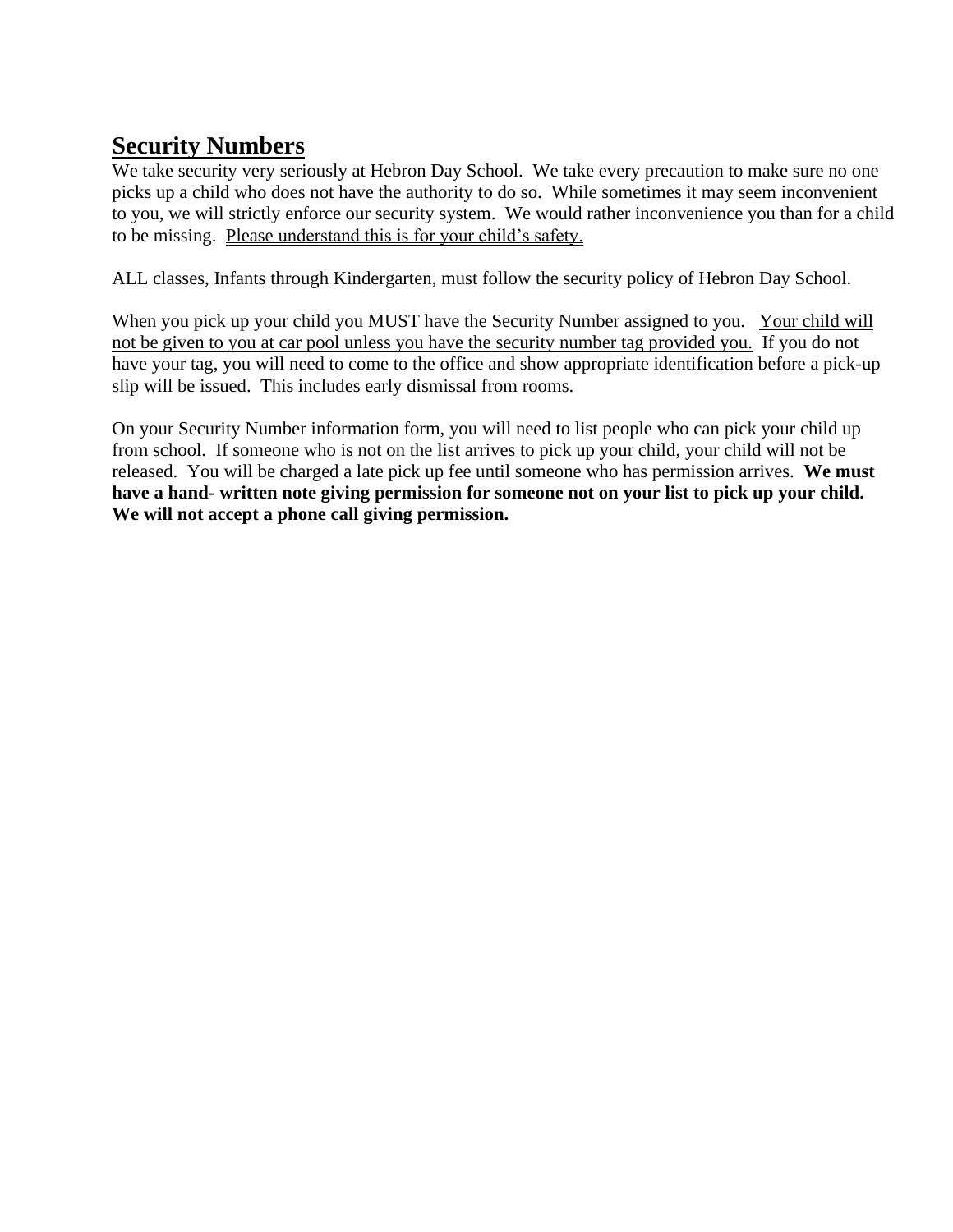## **Video Surveillance**

Mount Hebron UMC and the Day School area of the facilities have video recorded monitoring. A live feed of all cameras is monitored.

## **Other Info regarding drop off and pick up:**

**Early Dismissal** – If you need to pick your child up early you will need to pick up **before 11:30**. If you pick up after that time you will need to wait in the car pool line for dismissal of all students. Unless a last-minute emergency we ask that you notify your child's teacher that you will be picking up before 11:30. This will allow your child to be ready for you when you arrive. Early Pick up will be at the main door. Just ring the door bell and show your security number.

All students must have a car seat. If you arrive in the pickup line without a car seat you will be told to park and walk in to pick up your child. Our staff will not put a child in a car with no car seat.

If you need to speak with your child's teacher please make an appointment for a conference.

Do not park in front of the dumpster.

Be courteous in the car pool line. Do not turn in front of someone already in line.

To ensure safety, **cell phone usage is prohibited** while dropping off or picking up your child. This is a time to talk with your child, to say goodbye or to ask about their day.

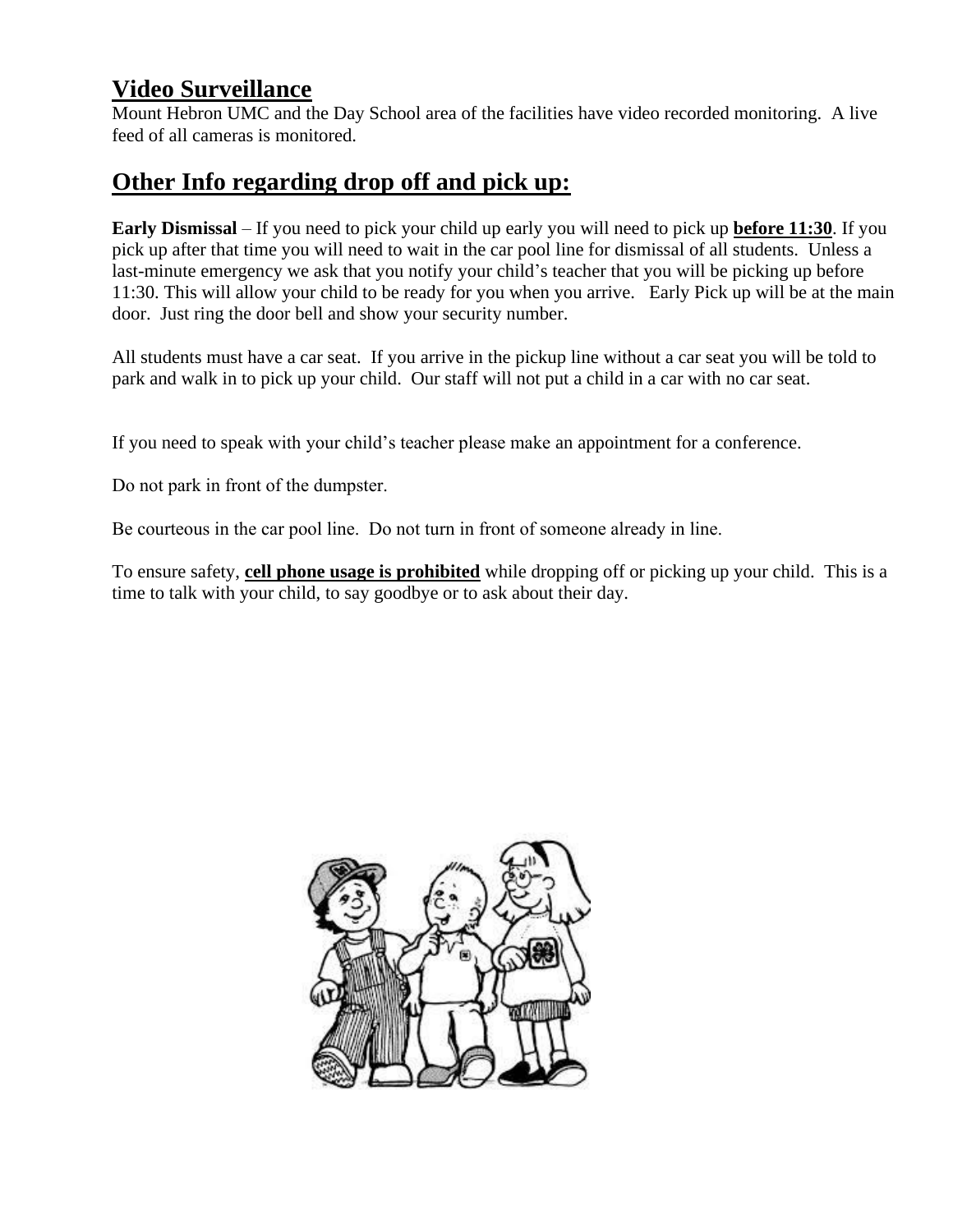## **FEES for 2021-2022**

| AGE                            | DAY(S)                              | <b>REGISTRATION</b><br><b>Due at Registration</b><br><b>NON-REFUNDABLE</b> | <b>YEARLY</b><br><b>TUITION</b> | 10 MONTH<br><b>PAYMENT</b><br><b>PLAN</b> | <b>ACTIVIT</b><br>Y FEES        |
|--------------------------------|-------------------------------------|----------------------------------------------------------------------------|---------------------------------|-------------------------------------------|---------------------------------|
| Infants and<br>Toddlers        | 1 Day                               | \$75                                                                       | \$1200                          | August – May<br>\$120                     | \$25                            |
| Infants and<br>Toddlers        | 2 Days                              | Included with 1 <sup>st</sup> Day                                          | \$1500                          | \$150                                     | Included<br>with $1st$<br>Day   |
| Infants and<br>Toddlers        | 3 Days                              | Included with $1st$ Day                                                    | \$1800                          | \$180                                     | Included<br>with 1st<br>Day     |
| Infants and<br><b>Toddlers</b> | 4 Days                              | Included with $1st$ Day                                                    | \$2100                          | \$210                                     | Included<br>with 1st<br>Day     |
| Infants and<br>Toddlers        | 5 Days                              | Included with 1 <sup>st</sup> Day                                          | \$2400                          | \$240                                     | Included<br>with 1st<br>Day     |
| Twos and Threes                | Tuesday, Wednesday,<br>and Thursday | \$120                                                                      | \$1,650                         | \$165                                     | \$60                            |
| Two and Threes                 | Monday - Friday                     | \$140                                                                      | \$1,850                         | \$185                                     | \$60                            |
| Fours                          | Monday - Thursday                   | \$130                                                                      | \$1,750                         | \$175                                     | \$60                            |
| Fours                          | Monday - Friday                     | \$140                                                                      | \$1,850                         | \$185                                     | \$60                            |
| Fives                          | Monday - Friday                     | \$145                                                                      | \$2,000                         | \$200                                     | \$60 \$80 for<br>K <sub>5</sub> |
| Early Bird                     | One Day                             | \$10                                                                       | \$120                           | \$12                                      |                                 |
| Early Bird                     | Two Days                            | Pay for first day only                                                     | \$240                           | \$24                                      |                                 |
| Early Bird                     | Three Days                          | Pay for first day only                                                     | \$360                           | \$36                                      |                                 |
| Early Bird                     | Four Days                           | Pay for first day only                                                     | \$480                           | \$48                                      |                                 |
| Early Bird                     | <b>Five Days</b>                    | Pay for first day only                                                     | \$600                           | \$60                                      |                                 |

**Registration and Activity Fees:** due at time of registration to confirm enrollment. **ALL ACTIVITY AND REGISTRATION FEES ARE NON-REFUNDABLE.** Currently enrolled families may pay registration on a 3 month payment plan. Failure to pay registration fee in full will forfeit your registration

**Tuition is a yearly amount**. You have the option of paying the full amount upfront (Yearly Plan), one half each semester (Semester Plan), or in ten (10) equal payments, August – May (Payment Plan). Parents are obligated to pay all fees as listed on the fee agreement form within the time frame(s) listed. If on the payment plan fees must be paid on the  $1<sup>st</sup>$  day of each month. If the  $1<sup>st</sup>$  is a holiday or weekend then you must make sure that your payment is received in the office before the  $1<sup>st</sup>$ . If my child is withdrawn, you are responsible for all monthly fees for the month that the written notice of withdrawal is given to the office.

The Yearly Plan payment must be made on or before August 1, 2020. The first Semester Plan payment is due on or before August 1, 2021. The second Semester Plan payment is due the first day school resumes following Christmas Holidays. All other Payment Plan payments are due no later than the first day of each month, August – May.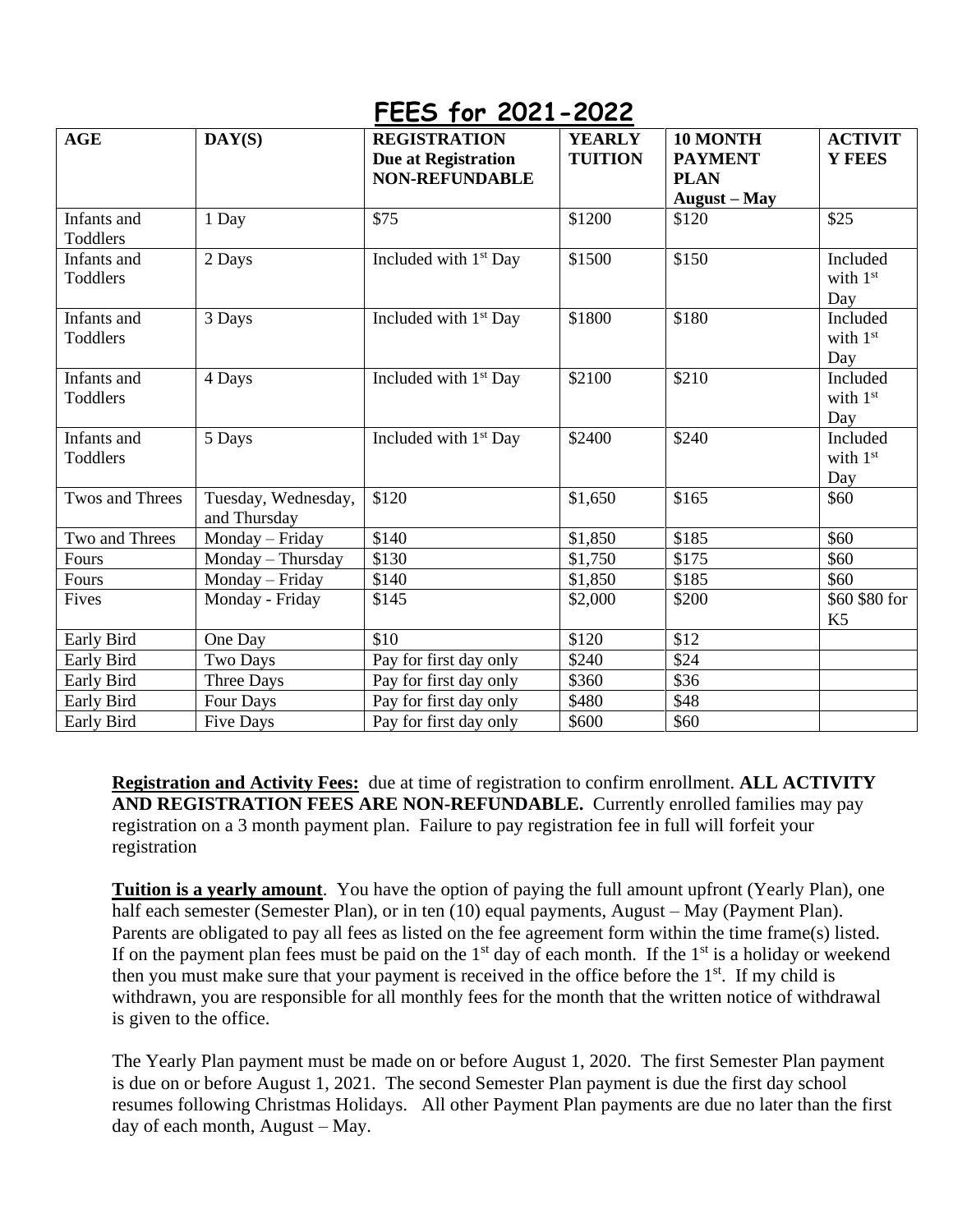All fees including but not limited to registration, tuition, activity fees are not refundable. Tuition fees that were paid by the year or semester are refundable depending on the date of withdrawal Tuition fees paid on semester and yearly plan may have the possibility of a refund based on the date of withdrawal. If a child is withdrawn, parents are responsible for all monthly fees for the month that written notice of withdrawal is given to the office. All fees including registration, tuition, activity fees are not refundable.

Late Payment: Payment Plan payments are due on the 1<sup>st</sup> day of each month. Should the 1st fall on a holiday or weekend, payment must be in the office during office hours before the 1st to avoid late payment fees.

A. After the  $5<sup>th</sup>$  of each month, if tuition has not been paid, a \$25 late fee will be added per student. B. After the 10<sup>th</sup> of each month, if tuition has not been paid, a \$40 late fee will be added per student. **If tuition and all other fees become more than 45 days past due, the student will not be permitted to return to school until all fees are paid.** 

**C. If you are having your Bank mail a check to us you need to allow 15 days for it to arrive on time.** 

**Late Pick Up:** Car pool pick up begins at 11:45. Car Pool will run as long as there are cars in the line. When there are no more cars in the line, any children not picked up will be taken to the office. **An initial \$5 late fee** is due if child is taken to the office. **An additional two dollars (\$2) will be charged for each minute past 12:05** pm a child has not been picked up. **The initial late fee will increase to \$10 for the 2nd late pickup and \$20 for the 3rd** . The additional, minute-by-minute fee will still be charged, beginning at 12:05. \*\*\*Please note: Monday and Friday carpools move very quickly. Please make sure you are in line NO LATER than 11:55 to avoid late pickup fees.

**Returned Check Fee**: \$20. Should there be a 2<sup>nd</sup> incident of a returned check all future payment and/or fees must be paid in cash.

**School Closings:** Hebron Day School observes the Lexington 2 school calendar for all Holidays and In-Service Days. Hebron Day School does not make up snow days or other days when school is closed due to emergency situations.

### **IMPORTANT INFORMATION REGARDING HOW TO PAY FEES**

Due to parents and guardians not entering the building you will not be able to drop off payments in the office. You have a couple of options.

- 1. Use your on line banking to have a check mailed to us. Setting up reoccurring payments is the best way to avoid late fees in case you forget.
- 2. You may give your payment to the staff person who is supervising the car pool line in the cemetery area.
- 3. Cash We ask that cash not be used. However, if you must use cash, place the cash in a sealed envelope with your child's name and the amount. A receipt will not be issued until the following day.

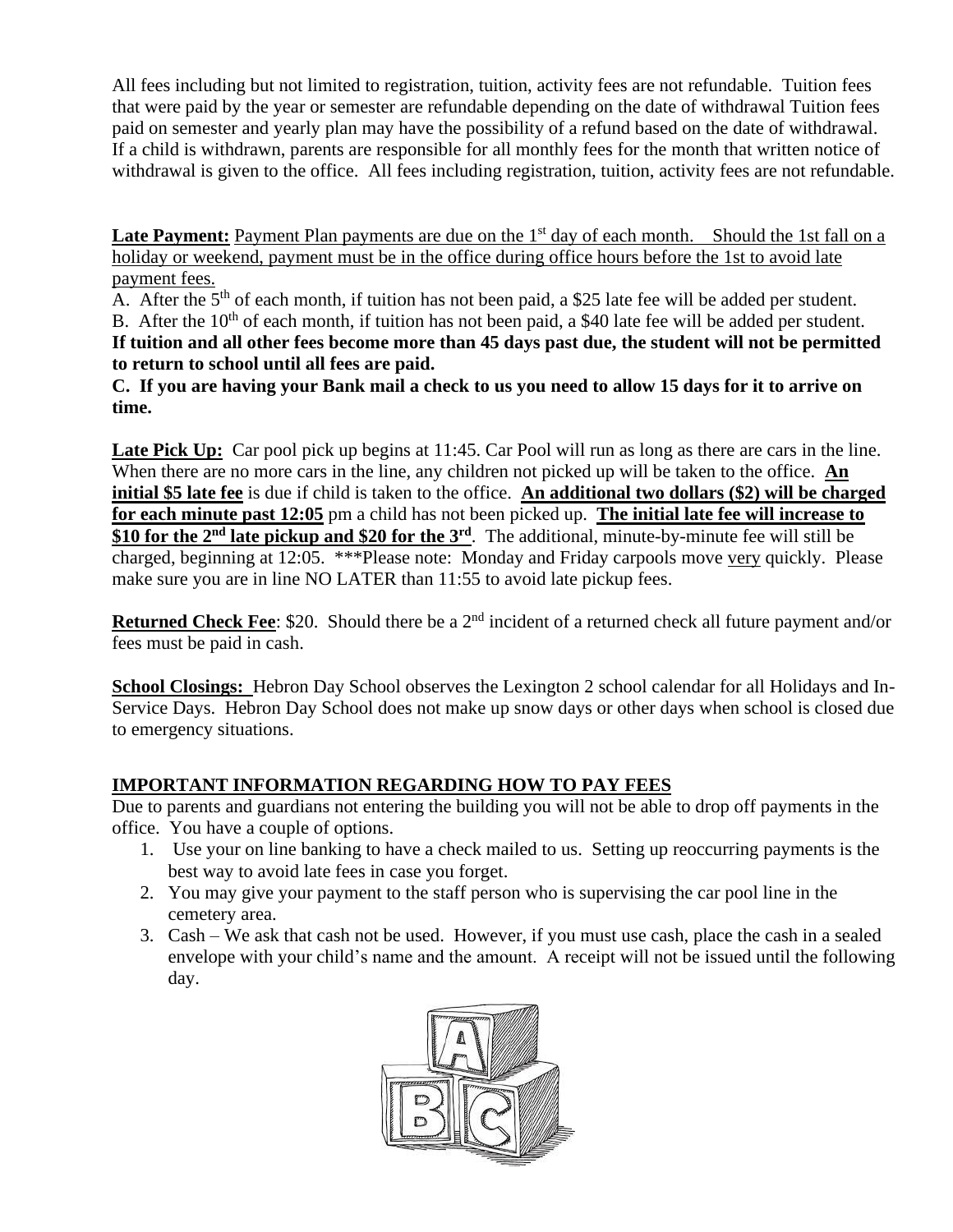

**A. Enrollment** - Children are accepted from ages 2 months to 5K. Ages of children are based on the same schedule as the Public Schools. A child must be the age of the class he or she is entering by September 1. Priority is given to members of Mount Hebron United Methodist Church. If classes are full, children will be placed on a waiting list until a placement becomes available.

**B. Registration** - Registration for the following year is held in February. Check the school calendar for specific dates and times. The first day of registration is for members of Mount Hebron United Methodist Church. The next day is for children who are currently enrolled. Siblings of a currently enrolled student may register on the second day of registration after currently enrolled registration is completed. Grandchildren of church members may register when siblings register. The last day of registration will open to the public.

On each day, the order in which a person registers is done by random drawing. It is important that if you are registering that you arrive at least 15 minutes before the start of registration to put your name in the drawing. Anyone arriving after the registration begins will be required to wait until all names have been drawn.

**C. Waiting List** - If your child is placed on a waiting list the child will be given a place as soon as possible. Church members are placed first, siblings of currently enrolled children are placed next, and children not currently connected to the program are placed next. Within these groupings, placement is on a first come basis. The waiting list is started over each year at registration. If you do get removed from the waiting list during the current school year, you must put your child back on the waiting list each year. The Day School Committee reserves the right to make placements from the waiting list in an unusual situation.

**D. Registration Fees** - Registration fees are due at the time of registration. **This fee is non-refundable.** Registration fees and other fees for the next school year will be announced prior to registration.

**E. Children's Records** - We are required to maintain certain records on each child. We must have an up to date Immunization Record form signed by a doctor on SC DHEC Form 2740A. We will not accept any exemption forms for immunizations. We also must have a completed emergency contact page, which lists names and numbers of persons to contact in case of an emergency.

**F. Class Placement** - There are many factors that determine the placement of a child. While parent request will be taken into consideration such request may not always be honored. Final placement of the child will be determined by the Director and the Day School Committee.

**G. Potty Training** - Children registering for a 3-year-old class MUST be potty trained.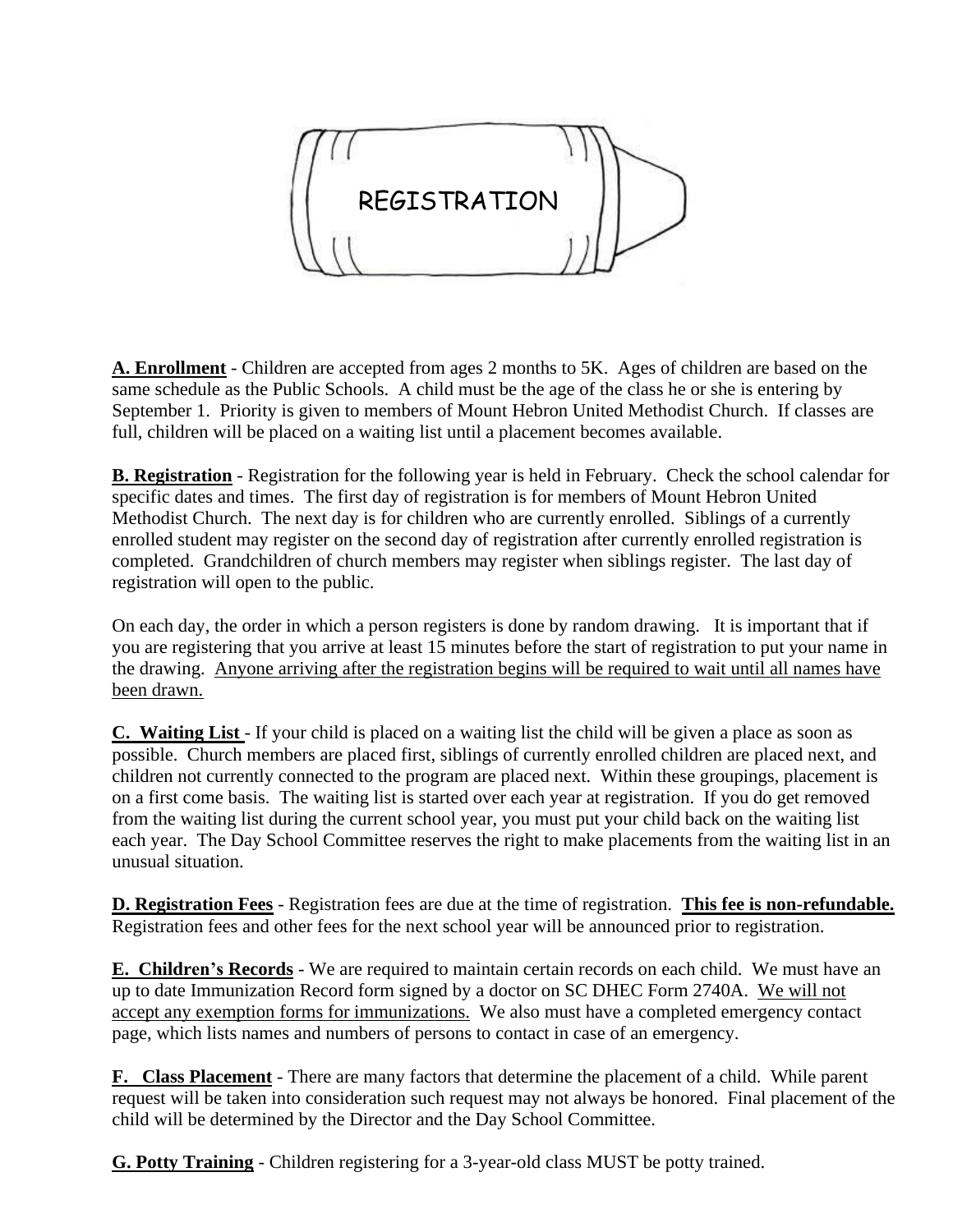## **Curriculum**

Hebron Day School is a Christian school with a strong reputation in the community of excellence in preschool education. We place emphasis on helping a child develop spiritually, mentally, socially, and emotionally. Hebron Day School uses a variety of resources including common core standards, preschool readiness standards, and teacher created activities and lessons. The teachers create lessons based on the specific needs of the children.

The curriculum is set up in thematic units. Teachers will have lesson plans that will last one to two weeks depending on the subject matter. Your child's teacher will send home newsletters, notes, and calendars to inform you of your child's lessons and activities. Check your child's bookbag for this information. By having this information you can be involved in your child's learning process and reinforce at home what your child is doing at school.

Assessment of learning is an important part of our curriculum. We strongly believe in the importance of assessing and monitoring a child's development and progress. It is important to keep track of a child's progress so that the teacher can better meet the needs of the child. Parent/Teacher Conferences will be scheduled twice a year. Of course your child's teacher is willing to schedule another conference if you have concerns or questions regarding your child.

## **Philosophy**

The Hebron Day School is a ministry of Mt. Hebron United Methodist Church. We are thankful for this opportunity to extend our ministry in the area of pre-school education. We also feel a responsibility to introduce our students to Christianity by planting seeds. In addition to Bible truths taught in class, our students are exposed to memory verses and experience two chapel services a month where they hear a brief message and take part in singing activities.

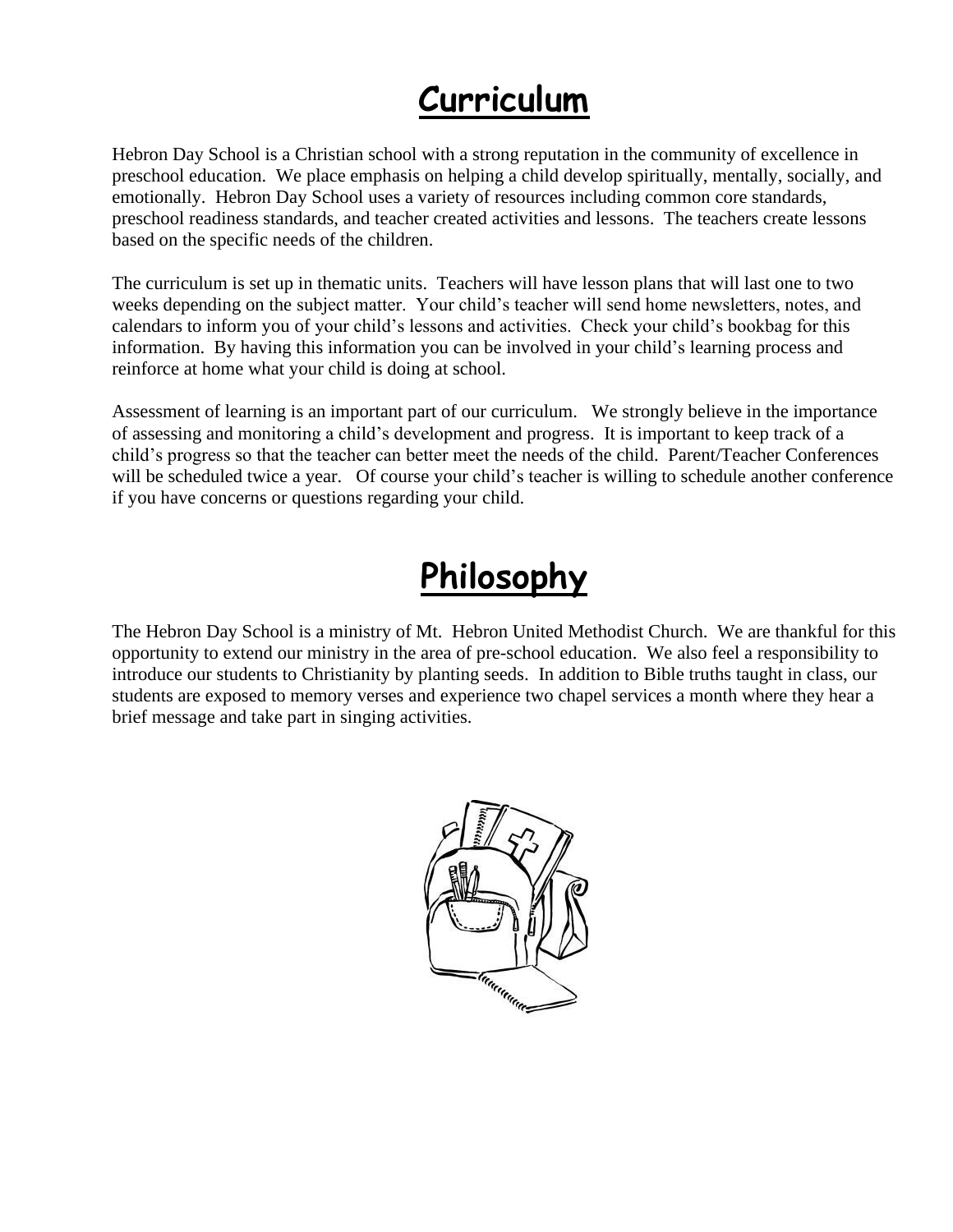## **School Wide Objectives:**

#### **1. SPIRITUALLY**

Each child will know that God is our creator, that God loves us, that Jesus is God's Son, and that the Bible is God's word to us through Bible truths, verses, songs, and the example set by the teacher.

#### **2. PHYSICALLY**

Each child will develop gross and fine motor skills appropriate for his/her age level by playing games and participating in teacher directed but child centered activities.

#### **3. SOCIALLY**

Each child will interact with other preschoolers and adults in a safe environment through play, activities, and dialogue.

#### **4. MENTALLY**

Each child will be challenged and encouraged to learn in a developmentally appropriate way through stories, activities, exploration, and teacher directed learning.

### **5. EMOTIONALLY**

Each child will know they are loved, safe, and special to God and his teachers.

## **Developmentally Appropriate Goals for All Students**

#### **I. Self Concept**

God loves them Teachers love them School is a safe place

#### **II. Social Development**

Accepts responsibility for self Uses manners Demonstrates confidence Follows classroom rules and routines

#### **III. Language Development**

Uses expanding vocabulary appropriate to age Asks questions Tells about experiences Shows, interacts, and talks about books

#### **IV. Motor Development**

Uses writing appropriate to age Runs, jumps, hops Works puzzles and uses manipulates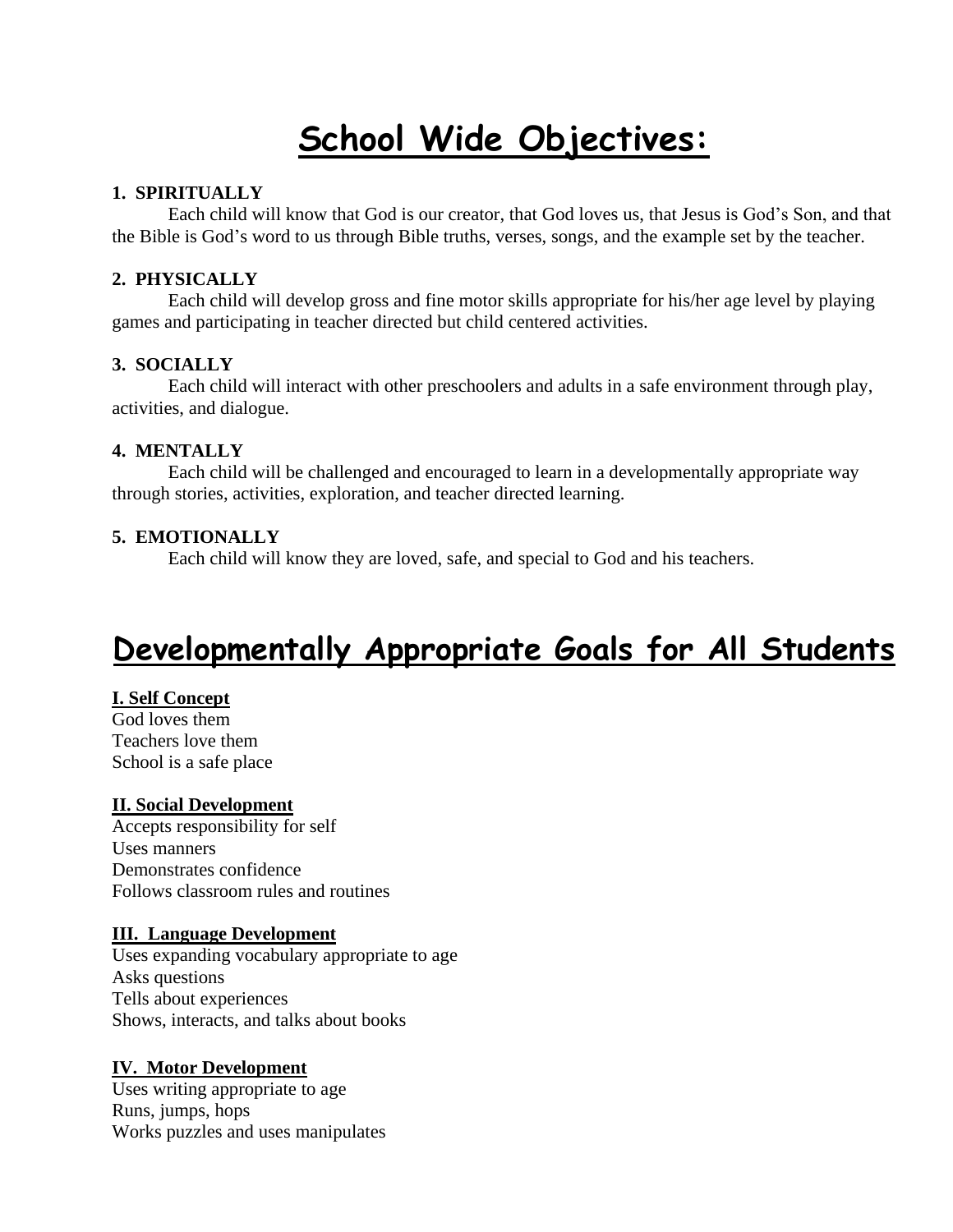## **INFANT**

The infant class is for children 2 - 12 months of age. The goal of this class is to provide an environment of love and security for both the child and the parent. For most children this will be the first experience to be in a preschool setting. We recognize that adjustments are needed for the child and the parent. We try to make this first separation a happy experience for each family. The schedule is sensitive to the needs of each individual child. The schedule is made around the child's schedule of eating, sleeping, and playing.

## **TODDLER CLASS**

The toddler class is for children who will turn one year of age by September 1 of the current school year. In these classes there is a lot of holding, singing and listening to music, rocking, playing with toys, puzzles, and looking at picture books.

## **TWO YEAR OLD CLASS**

The Two Year Old Class is for children who turn two years of age by September 1. It is designed to give a structured play experience with others of the same age. This class works hard to help children develop socially. Children learn to play with others, how to share, and are encouraged to use the imagination and creativity that God gave them. Simple craft projects are planned. Our teachers allow the children to do the work for themselves as much as possible. The important thing is the child is proud of their work. Children are encouraged to try new things in a safe environment.

Weekly units are planned, but the schedule is flexible with indoor and outdoor play, work, and a snack. Each child is accepted where he or she is. Children are made to feel good about themselves through activities that are challenging but allow for success. Teaching and learning takes place in a variety of ways. Activities include: music, art, blocks, books, home living, nature center, observation, number introduction, celebrating holidays, birthdays, and other special occasions, alphabet introduction, and free play in the room and playground. Two-year-olds are learning to become more independent and appropriate choices are provided to build self-esteem in making right choices.

The two-year-old is also being potty trained. Our teachers work with the parents on this goal. Let our teachers know the system you are using to train your child. It will help the child to have consistency at home and at school. However, until a child is potty trained we ask that a child wear either a diaper or pull-up. Remember, children must be potty trained when entering our three year old classes.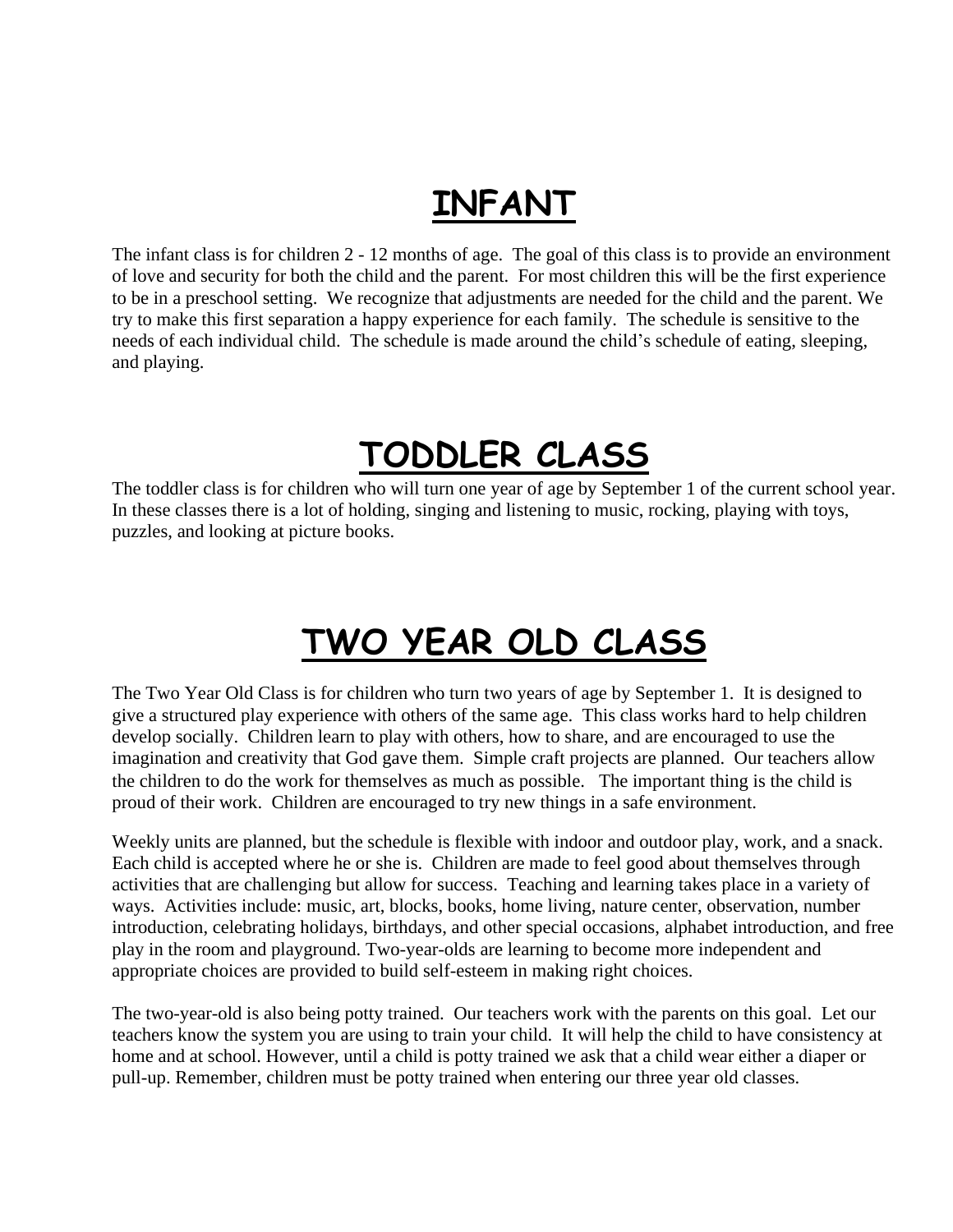## **THREE YEAR OLDS GOALS**

Three year olds are active and imaginative in their learning. They are eager to please and need to observe and explore new things. The three year old is a year where life long habits can and will be established. Therefore, HDS gives three year olds opportunities to develop independence and responsibility in a safe environment.

 Gross motor skills are stressed during the year. Skills such as running, hopping, throwing and catching a ball, and balance are taught. Fine motor skills include buttoning, zipping, folding paper, and cutting with scissors. The child will be given many experiences to help him learn how to hold a pencil correctly, copy letters, shapes, numbers, and their own name. Children will have opportunities to learn parts of the body, the seasons, days of the week, matching colors, shapes, and sequencing. Conferences are held twice a year to inform parents of a student's progress.

**Children are required to be potty trained** in order to attend a three year old class. While accidents are to be expected, if they become frequent, the parent will be called to come and change their child's clothing

## **FOUR YEAR OLDS GOALS**

The four year old is a year of discovery. Children continue to develop independence, responsibility for self, and showing empathy for others. It's also a year of academic and spiritual discovery. Children will continue to learn about God's love for others and themselves.

All of our four year old classes are led by teachers with degrees.

The four year old will learn to recognize words with same sounds, different sounds, rhyming words, book characters, counting, letters and sounds.

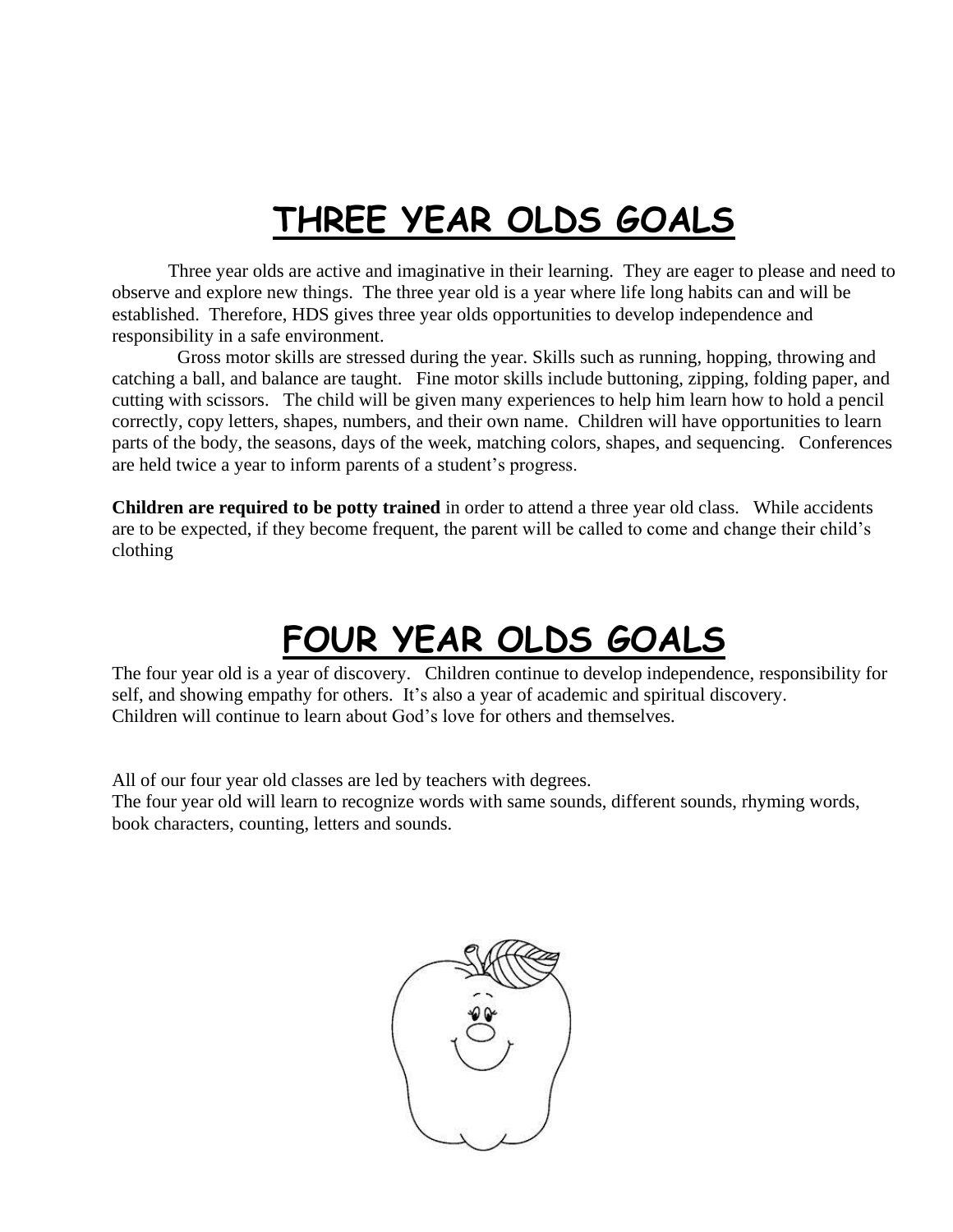## **FIVE YEAR OLDS GOALS**

Public schools are requiring more of students in the first grade. We take our job very seriously to prepare your child. We follow the standards and goals set forth by the US and SC Department of Education to make sure that your child will be ready for first grade.

The teacher in this classroom has a current teacher certification with the South Carolina Department of Education. Kindergarten is a year of transition. Children are leaving the preschool years behind and heading toward the elementary years.

Teachers are continuing to foster responsibility and independence using consistency and love. A love for Jesus and Bible history are integrated throughout the curriculum. Reading, writing, adding, and subtracting are just a few of the skills your child will learn.

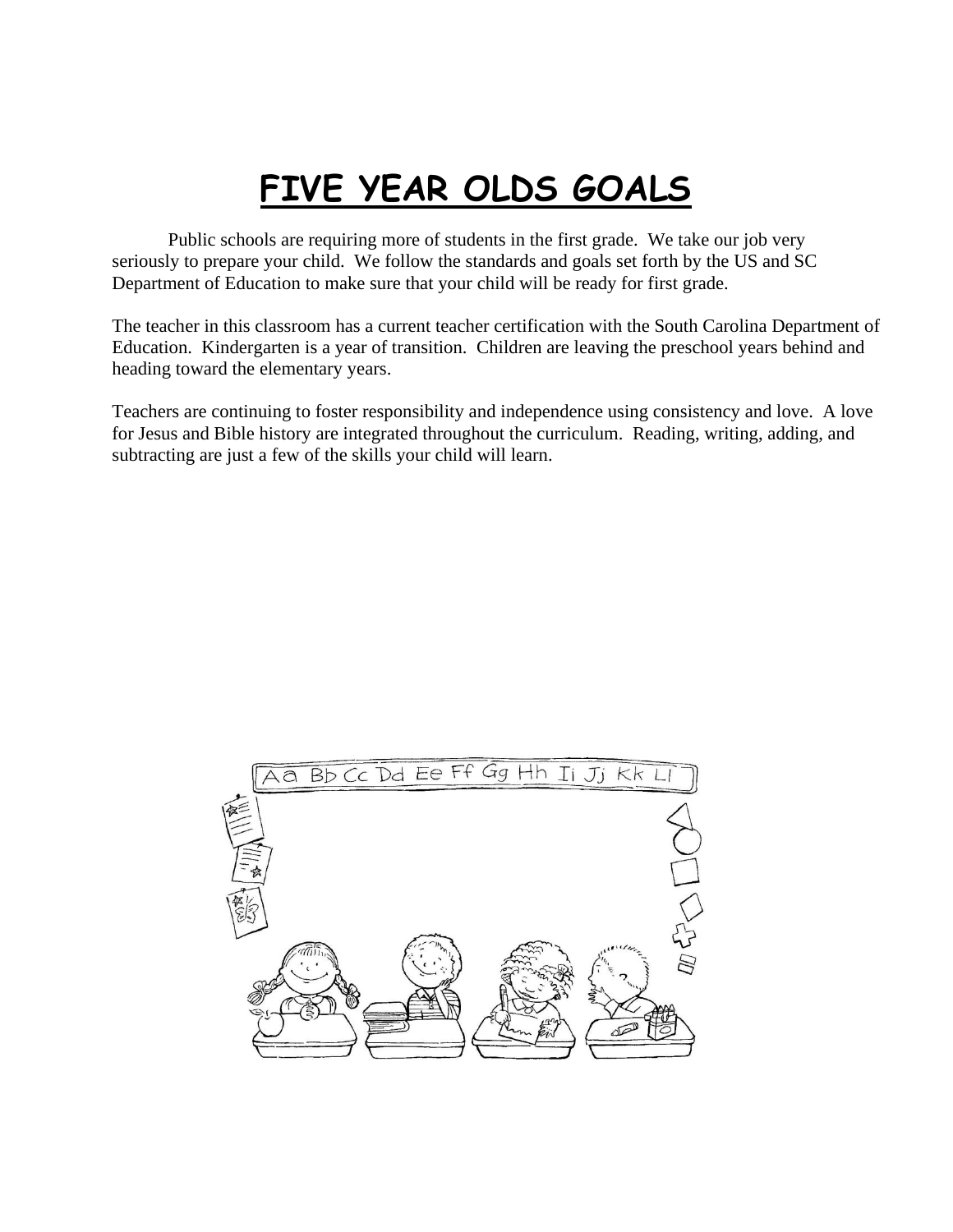

Art

Art instruction at HDS is one more way students can begin to develop God's gifts and talents. It is a way for young children to express themselves. Although the early marks that children make on paper may not make much sense to adults, these scribbles are an important part of growth. Touching, feeling, and manipulating the art materials are all ways to learn through art.

All students ages two and above go to art every other week for thirty minutes. Everything the child produces in art will be his or her own original work. Children will be taught how to cut, paint, draw, and use other art mediums for themselves.

The students will be introduced to three aspects of artistic learning.

1. Studio Art- the actual activity performed by the child, the end product such as a painting or drawing. The child will be introduced to sculpture, ceramics, weaving, or collage and printmaking.

2. Art History – learning techniques of famous artist of past and present.

3. Art Criticism – teaching young children to observe works of art. This teaches visual and verbal literacy.

## MUSIC

Studies have shown that when children are introduced to music at an early age it has an impact on success in school later in life. The music program offered at Hebron Day School gives the opportunity for children to praise Jesus, express thoughts and feelings, learn musical concepts, and learn how to perform in public.

The music program at Hebron Day School lays the foundation for a knowledge and love of all music types. Our goal is for the preschoolers to have an opportunity to learn that music is more than just singing.

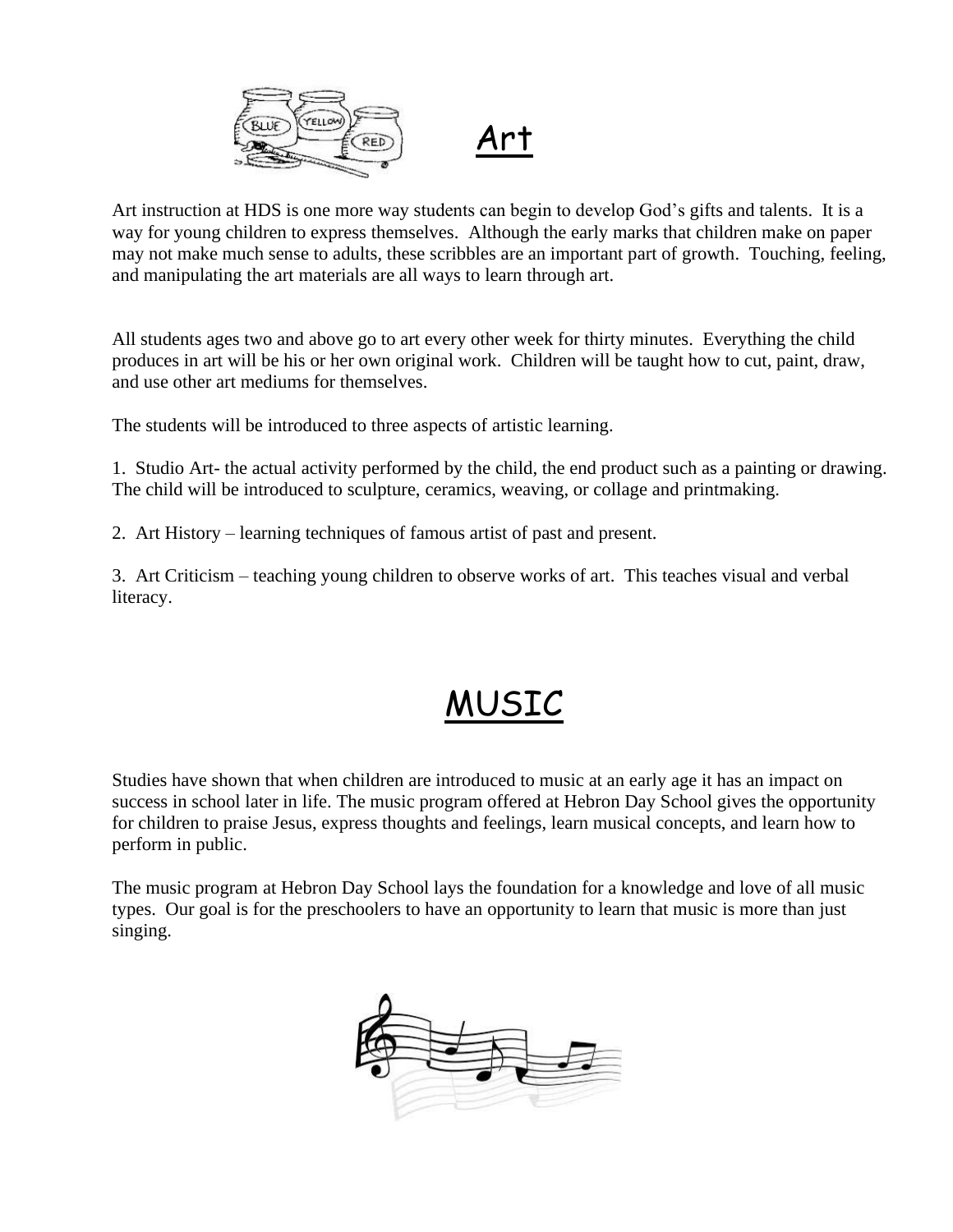## ATTENDANCE POLICY

We know that illness and other emergencies will cause a child to be absent from school on occasion. However, it is important that your child come to school on a regular basis in order to get the most from their preschool education time with us. Our teachers have put much time into planning a curriculum that will help your child keep on target developmentally.

When a child is habitually absent they miss some key foundations on which future learning will take place.

We also ask that children arrive on time. When children miss the first part of the day they miss important teaching time. Every minute counts in a half day instructional program. When a child arrives late not only do they miss this important time, they cause a disruption for the other students who are already busy with work and play.

Attendance records, including late arrivals, become a part of a child's permanent school record that will go with them to the school they attend when they leave Hebron Day School. If late arrivals and absenteeism become frequent, a meeting with the director may become necessary to insure your child is meeting attendance regulations.

## SUBSTITUTES

With a staff the size of the Day School we are always in need of substitutes. If any parents, grandparent, or other family member who is over the age of 18 is interested in substituting, please check with the Day School office regarding an application.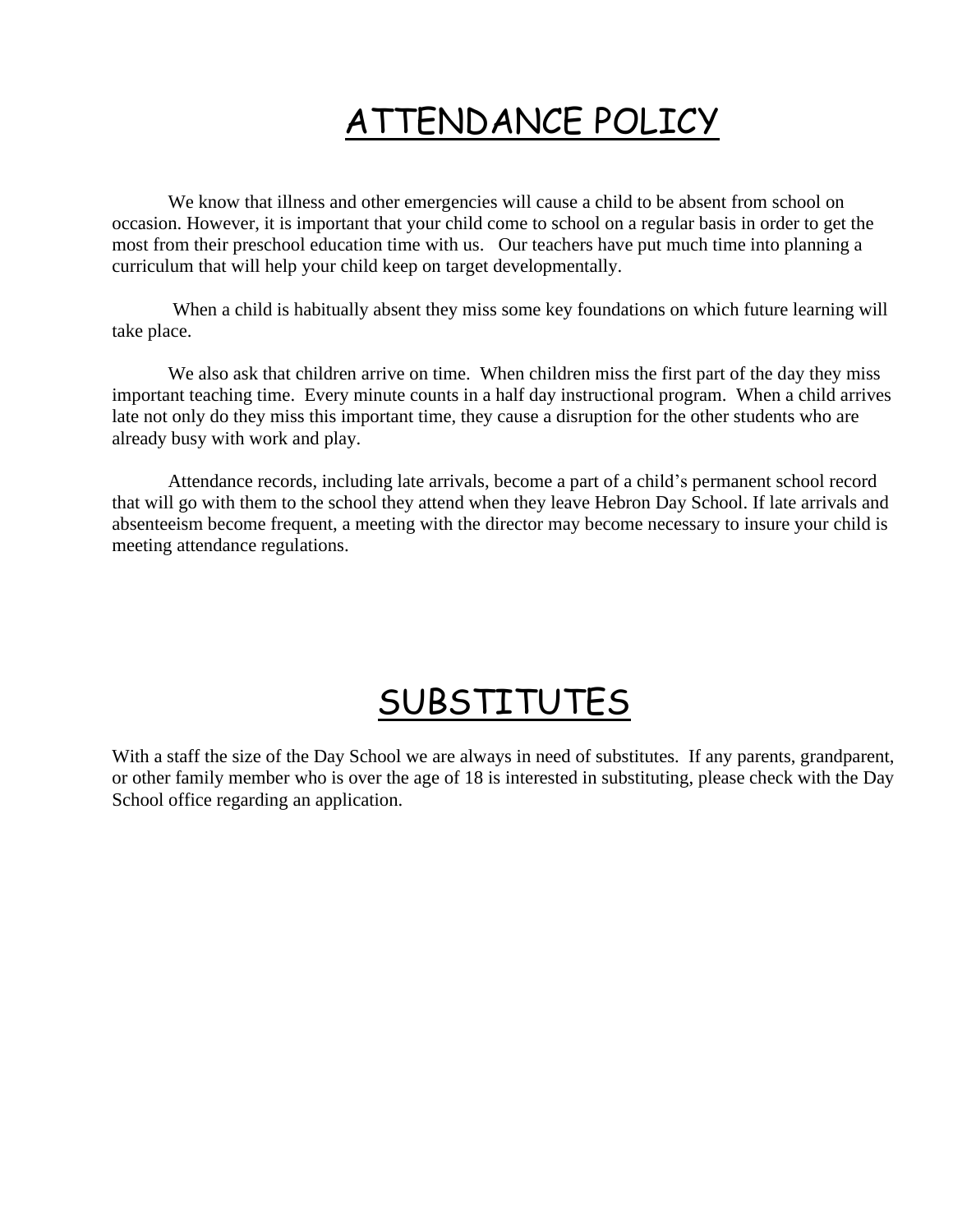## DISCIPLINE POLICY

Hebron Day School is strongly committed to providing children and families with quality Christian education and care. In order to fulfill that obligation, it is imperative that an effective discipline system be in place. Discipline is intended to protect children and teach them responsibility for their own actions. We believe discipline should be done with love. Discipline should be used to change the behavior, not the child. Your child's teacher will explain the rules and consequences for his/her class. The rules and consequences for each class are determined by the age level of the class.

Teachers will notify the parents in writing when a serious or repeated behavior problem occurs. If the behavior continues the teacher will set up a time to meet with the parent to discuss how the parent and teacher can work together to correct the behavior. The next step will be to have a meeting with the parents, teacher, and the Day School Director.

**If the behavior is serious in nature, or is a constant disruption to the class (three or more times a week for several weeks,) or causing physical, emotional, and/or mental harm to others and the above action does not correct the behavior, the Day School Committee reserves the right to request parents to withdraw their child from the school.** This request will be made in writing and will state the nature of the behavior problem. Later, the parents may ask the Day School Committee to allow the child to return. This request may be granted if space is available and the behavior problem has been corrected. If the problem should reoccur, the parents will be asked to remove their child and will not be allowed to return to the school for at least one year.

The following guidelines are used by our staff in determining rules and consequences

- 1. Clear Expectations and Consistency Each class will have age appropriate classroom rules posted in the classroom. The teacher will review these rules with the class. Rules and consequences will be made clear to each child. Enforcement will be fair and consistent.
- 2. Structured Environment Despite recent trends, children actually do need and desire boundaries in their environment. Teachers will establish classrooms where children are set up to succeed. This includes clear expectations and an environment conducive to learning.
- 3. Positive Choices Teachers will praise appropriate choices and provide consequences for inappropriate choices. Teachers will always model appropriate Christian behavior. Any inappropriate behavior that is harmful or destructive to the child, others, or the room will be dealt with immediately by the director.
- 4. No Corporal Punishment At no time will corporal punishment be implemented. This includes spanking, slapping, hitting, pinching, or pulling hair. Children may be held when necessary to restrain their behavior from causing harm to themselves or others.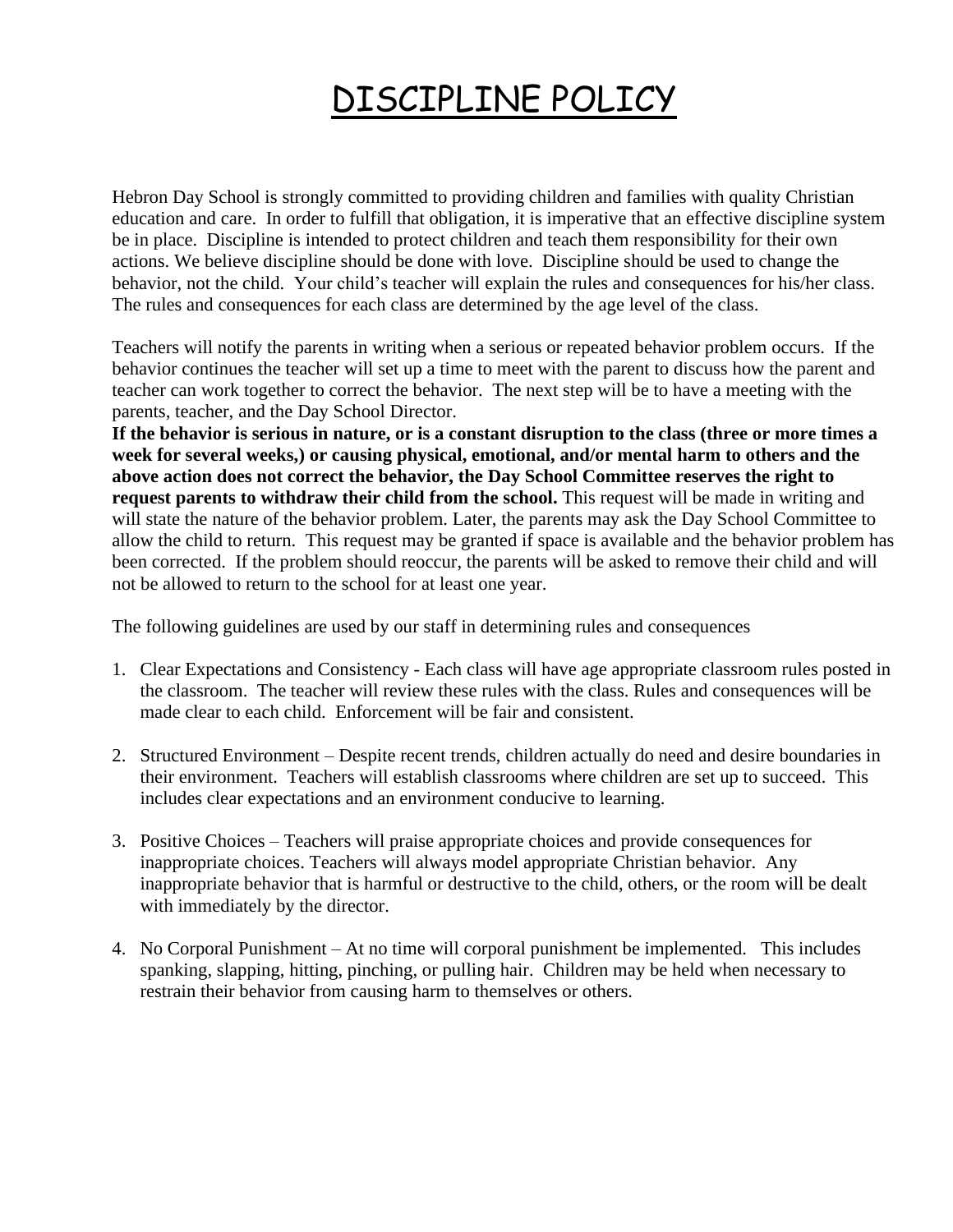## GENERAL PRESCHOOL POLICIES

**SNACKS** - The school provides a light snack daily for each class. If your child has special food allergies or other dietary restrictions that would prevent him or her from eating the snack provided by the school, you may send in a daily snack for your child. Please talk to your child's teacher about this.

**BIRTHDAYS -** We enjoy celebrating children's birthdays at Hebron Day School. If you would like to have a birthday party for your child during snack time, please contact your child's teacher. We request that the party be limited to a cupcake or cake. **Birthday treat bags are not to be passed out at school.** 

**Balloons are not to be brought to Day School for any occasion.** Balloons can be a dangerous choking hazard to young children. A child with a summer birthday can either celebrate at the end of the school year or your child can celebrate his/her half birthday. You may recognize your child's birthday by making a special donation of a book, video, or puzzle. A wish list for teachers will be maintained in the Day School Office if you need any ideas. These donations are a wonderful way of helping our school and are deeply appreciated. **If your child is having a party other than the one at school, you may send invitations to be passed out at school only if all the children in the class are invited.**

## **SUPPLIES AND PERSONAL BELONGINGS - All personal items need to be**

**marked with the child's name.** The Day School is not responsible for lost items. The Day School has the following regulations regarding supplies:

- 1. Change of Clothes older children may bring a change to leave at school for the year. Younger children who are growing rapidly may need to switch the change of clothes mid-year or with the change of seasons.
- 2. An appropriate sized book bag for your child's size. Correspondence with parents will be placed in the book bag. Please check your child's book bag on a daily basis.
- 3. Children in diapers and/or training pants need to bring several diapers and/or pull-ups each day. Please inform your child's teacher when you begin potty training so the teacher can reinforce your efforts at school. Children should remain in pull-ups until they are almost accident free.
- 4. Infants and Toddlers need to bring sippy cups and bottles.
- 5. Children will be playing and working hard while at school. Dress should allow them to explore their environment without fear of clothing getting dirty. Please dress your child in comfortable play clothes that will allow him or her to sit on the floor, paint, and play outside.

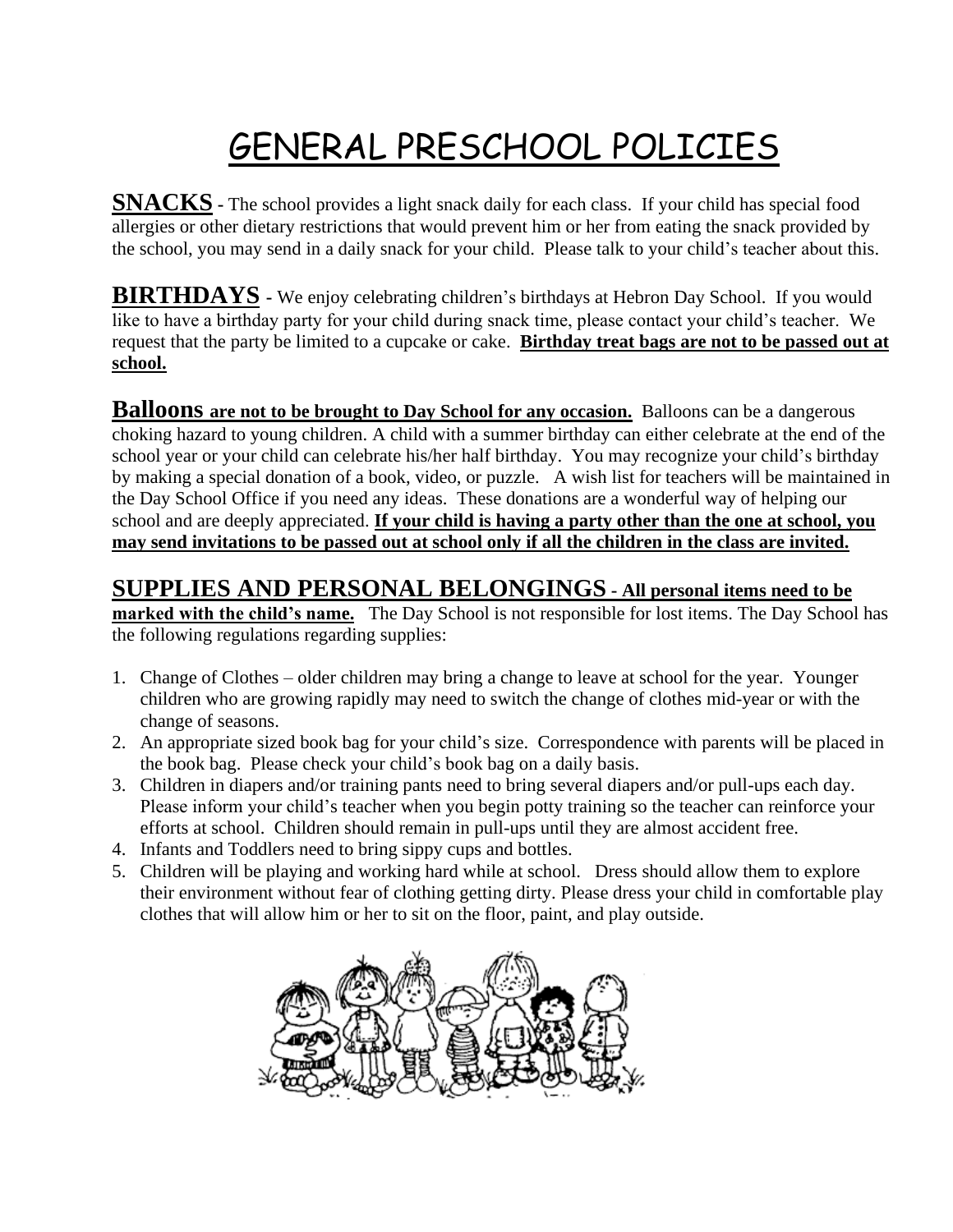## **DRESS CODE**

- 1. All clothing should be modest. Pants should not be low riders giving the "plumber pants effect." Tops should come down to the top of the pants. At no time should a child's midriff be exposed.
- 2. For safety reasons we ask that your child wears sturdy and comfortable footwear. **Flip-Flops, slip on shoes, loose sandals, and hard-soled boots should not be worn. You will be called to bring your child appropriate footwear.**
- 3. **If a child is in violation of the dress code and we do not have a change of clothes at school, the parents will be called to bring appropriate clothing to the school for their child.**

## **"No Scents" makes good sense:**

The Hebron Day School Committee has approved a guideline concerning the safety of those in our building. We are asking for everyone's cooperation in our efforts to provide a healthy and scent-free environment for our children, teachers, and parents. Scented products can trigger mild to severe reactions such as respiratory distress and headaches due to allergies and aversions. Please help us by not wearing/using these products when entering the school. This includes, but is not limited to, perfumes and essential oils.

**EMERGENCY CLOSINGS** - If Lexington 2 schools are canceled or dismissed due to inclement weather conditions or other emergencies, Hebron Day School will do the same. Please listen to your radio or TV for announcements regarding cancellations and closings. You may also check the school website at [http://www.mthebronumc.com;](http://www.mthebronumc.com/) go to the Day School page for more information. We will also change the message on our voice mail. You may call 794-8275 to listen to the message. Our policy is as follows:

If Lexington 2 Schools are closed, Hebron Day School will be closed.

If Lexington 2 Schools open on a delayed schedule then Hebron Day School will open at 10:00 a.m. with no early bird. Dismissal will be at the normal time.

If Lexington 2 Schools are dismissed early after school has started we will observe the following:

A. If schools are dismissed at 10:00 or earlier we ask that children be picked up no later than 10:00.

B. \*\*If Schools are dismissed after 10:00 will let you know by email the time of dismissal. You will need to pick up within 30 minutes of this dismissal time or late pick up fees will be charged.

**Make Up Days** - Hebron Day School observes the Lexington 2 School calendar for all holidays and Inservice Days. However, Hebron Day School does not make up snow days or other days when school is closed due to an emergency situation.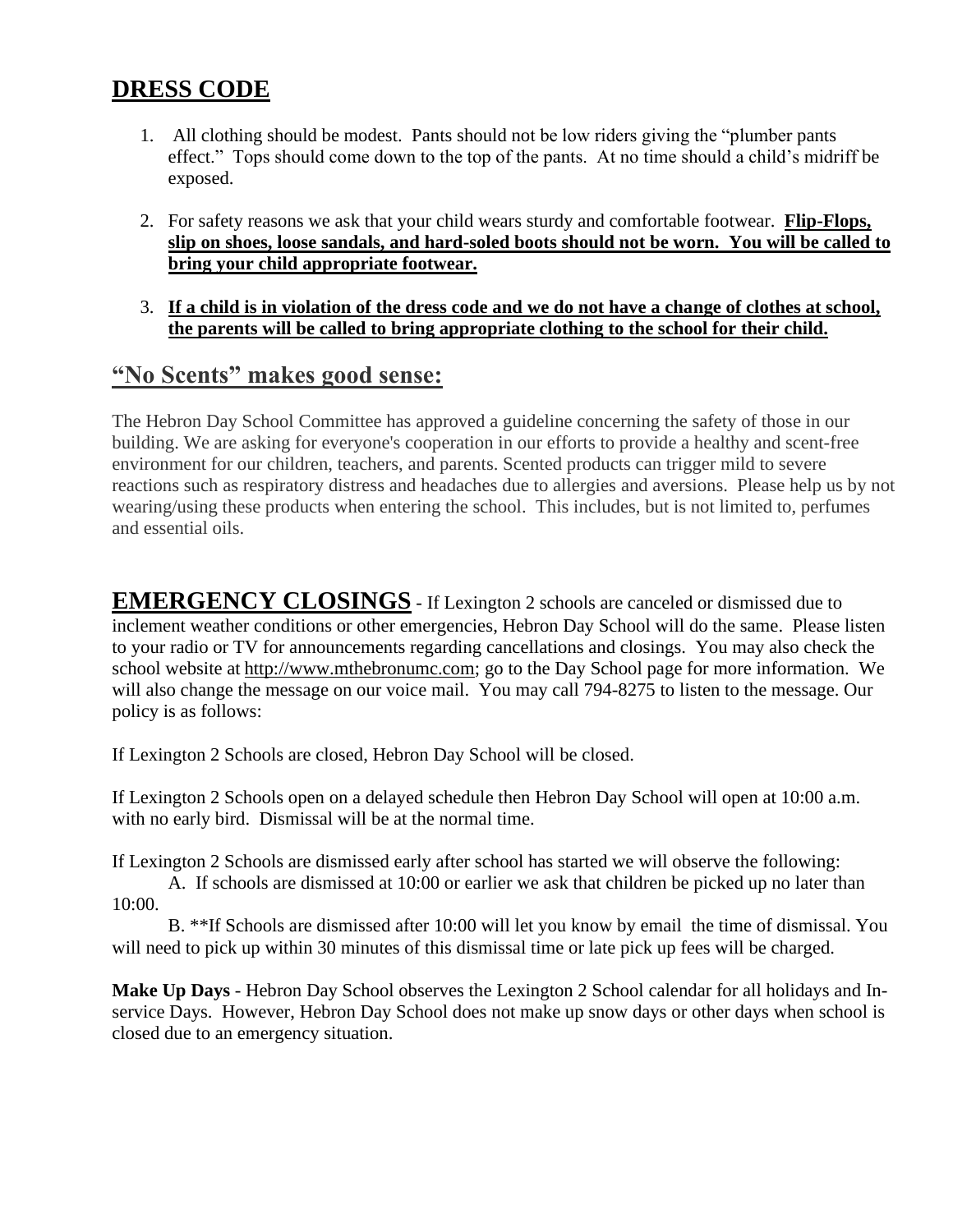**HEALTH POLICY** - Children who show signs of any illness cannot be accepted at school. Children should be free of the following symptoms for **48 hours** before they return to school. This is an actual 48 hours, not just 2 days. If your child has symptoms in the afternoon or night, they are not permitted to attend school the next day.

1. Fever – **Must be fever free for 48 hours without the assistance of medicine**

- 2. Vomiting and Upset stomach
- 3. Diarrhea
- 4. Unknown Rashes, blisters, or other skin conditions.
- 5. Cough that produces a lot of mucus
- 6. Runny nose both clear drainage and a Consistent thick green/yellow runny nose
- 7. Pink eyes with discharge

8. Any illness or condition that would cause your child to not be able to participate in regular classroom activities.

- 9. All open wounds must be covered completely before entering the classroom.
- 10. Fatigue
- 11. Body Aches

### **Common Cold Policy**

Children suffering from a common cold will be assessed on an individual basis. Factors of consideration include the developmental level of your child in congruence with our ability to limit the spread of germs.

The younger your child, the more difficult it is to keep the spread of germs down. For example: hand to face contact, mouthing of toys, uncontrolled nasal discharge, uncovered sneezing and coughing etc.

Please remember that sometimes your child may not show any of the above symptoms. If your child is just not acting like themselves, not eating, crying a lot, etc. it may be the early signs that something is going on.

If you know your child is sick, **DO NOT** send them to school even if the child says they want to come. Please be respectful of other families and our staff before sending a child to school who is showing any signs of illness.

**If your child shows any of the above symptoms at school you will be called and asked to pick up your child. If you are called you MUST pick your child up in a timely manner (30 minutes or less). If you are called to pick up your child due to any illness your child may not return for 48 hours**

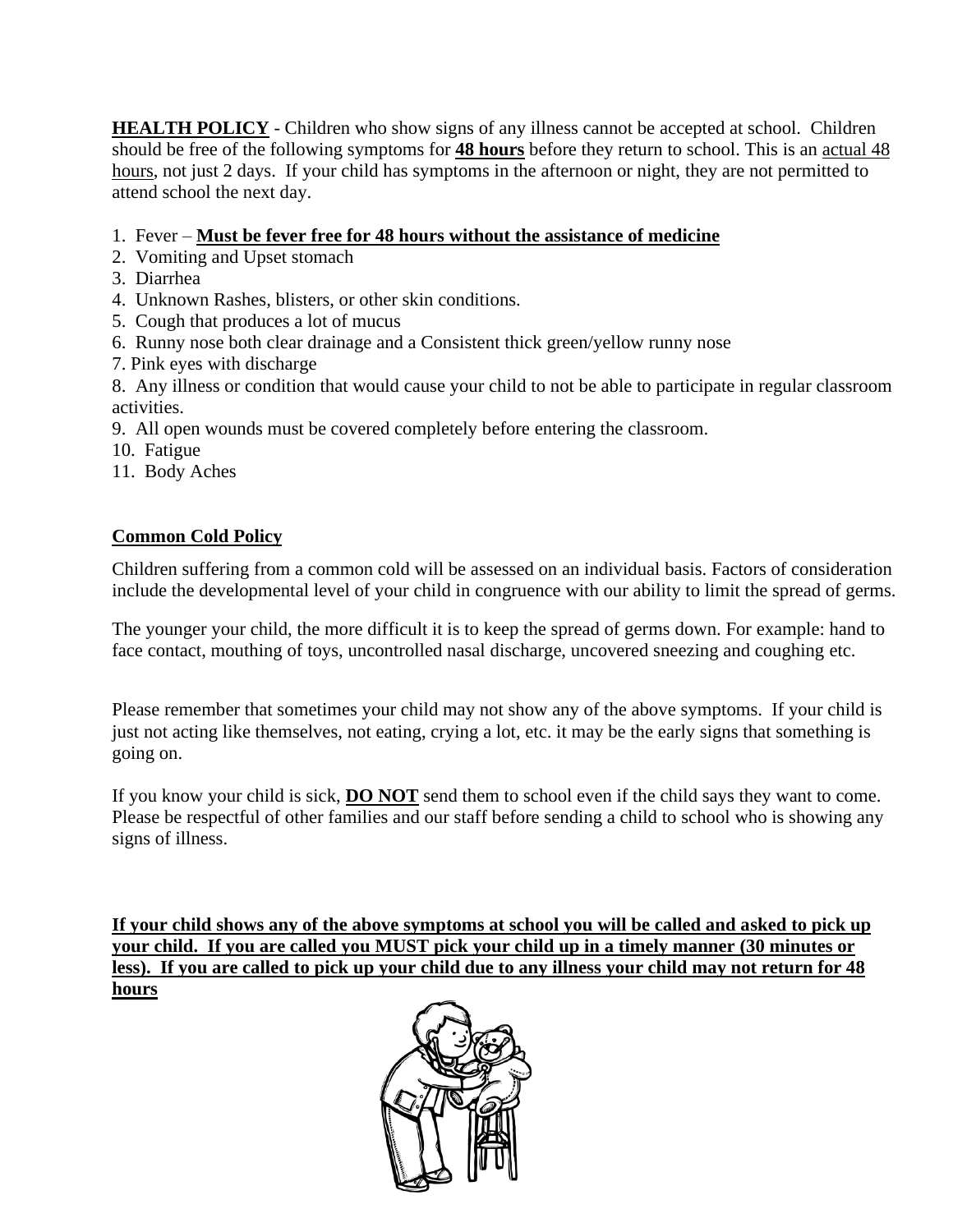**MEDICATION** - As stated above, children who are ill should not attend preschool. When a child is at school and requires medication, the guidelines listed below must be followed:

1. Written permission to give medication must be given to the child's teacher. A form may be obtained from your child's teacher. This form must include the child's name, the time and dosage of the medication, and written instructions for administering the medication.

2. The Prescription drugs and other medication must be in the original container. DO NOT PLACE MEDICINE IN UNMARKED CONTAINER. Prescription drugs must be marked with child's name.

3. Do not place medication in your child's book bag. Give the medication directly to your child's teacher or to the office. All medications will be kept in a secure location away from the children.

**COVID Policy –** Please refer to our Covid Policy regarding exposure to covid at home or school. We will still enforce quarantine for those who have tested positive or have been exposed to an immediate family member who is positive.

**EMERGENCY CONTACT INFORMATION:** The faculty and staff will take every precaution to care for your child at preschool. However, accidents and sudden illnesses do happen. It is crucial that the school is always able to contact you in such a situation. Please make sure all phone numbers are current. If you have a change of plans for a day, please let the school know so we will know how to contact you.

**PERMISSION TO PICK UP:** Unless notified in writing, no one other than a custodial parent and those listed on the Emergency Contact information will be allowed to pick up your child from preschool. If someone other than a parent will be picking up a child on a regular basis, their name and telephone number must be put in writing on your registration forms. If your child will be going home with some one on an irregular basis, you may send a written and signed note to preschool with your child.

Any child picked up early must be signed out in the Day School Office by an adult with the security number or on the pick up list.

**MESSAGES** – Any information you need to give a teacher must be given in a written note. The teacher cannot accept verbal messages by children. Except in case of emergency do not telephone to talk with your child's teacher during the day. This takes the teacher away from her class. You may leave a message in the Day School office for your child's teacher to call you at a later time.

**CONFERENCES** - Private conferences with parents will be scheduled twice a year and as needed. She will be happy to talk with you by phone or appointment.

**FUNDRAISERS** – The Day School relies on fund raisers to purchase extra items that are not covered in the Day School budget. All fundraisers must be approved by the Day School Committee. Persons who have a home business are not allowed to conduct a fundraiser if they are to make a profit for their personal business.

**CHILD ABUSE AND NEGLECT** - By South Carolina law, care givers are required to report suspected cases of child abuse and neglect. If such cases arise, the alerted staff worker will report the case to the Director and the South Carolina Department of Social Services will be contacted.